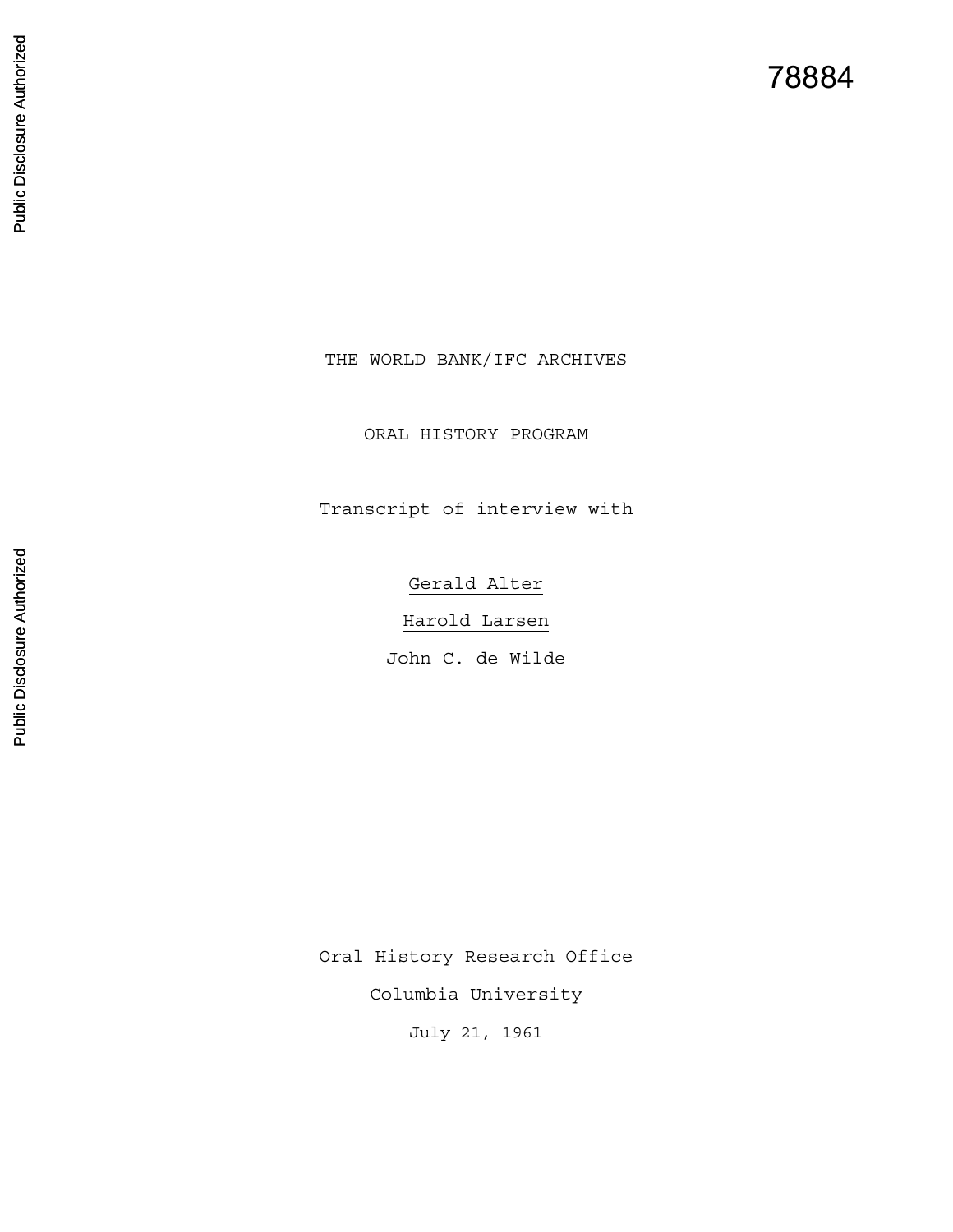## PREFACE

 This manuscript is the result of a tape-recorded interview conducted by Professor Robert Oliver with Messrs Gerald Alter, Harold Larsen and John C. de Wilde in Washington, D.C. during July 1961.

 The persons interviewed have read the transcript and have made minor corrections and emendations; the reader is reminded, however, that he is reading a transcript of the spoken rather than the written word, and that several years elapsed between the recording and the review of the transcript.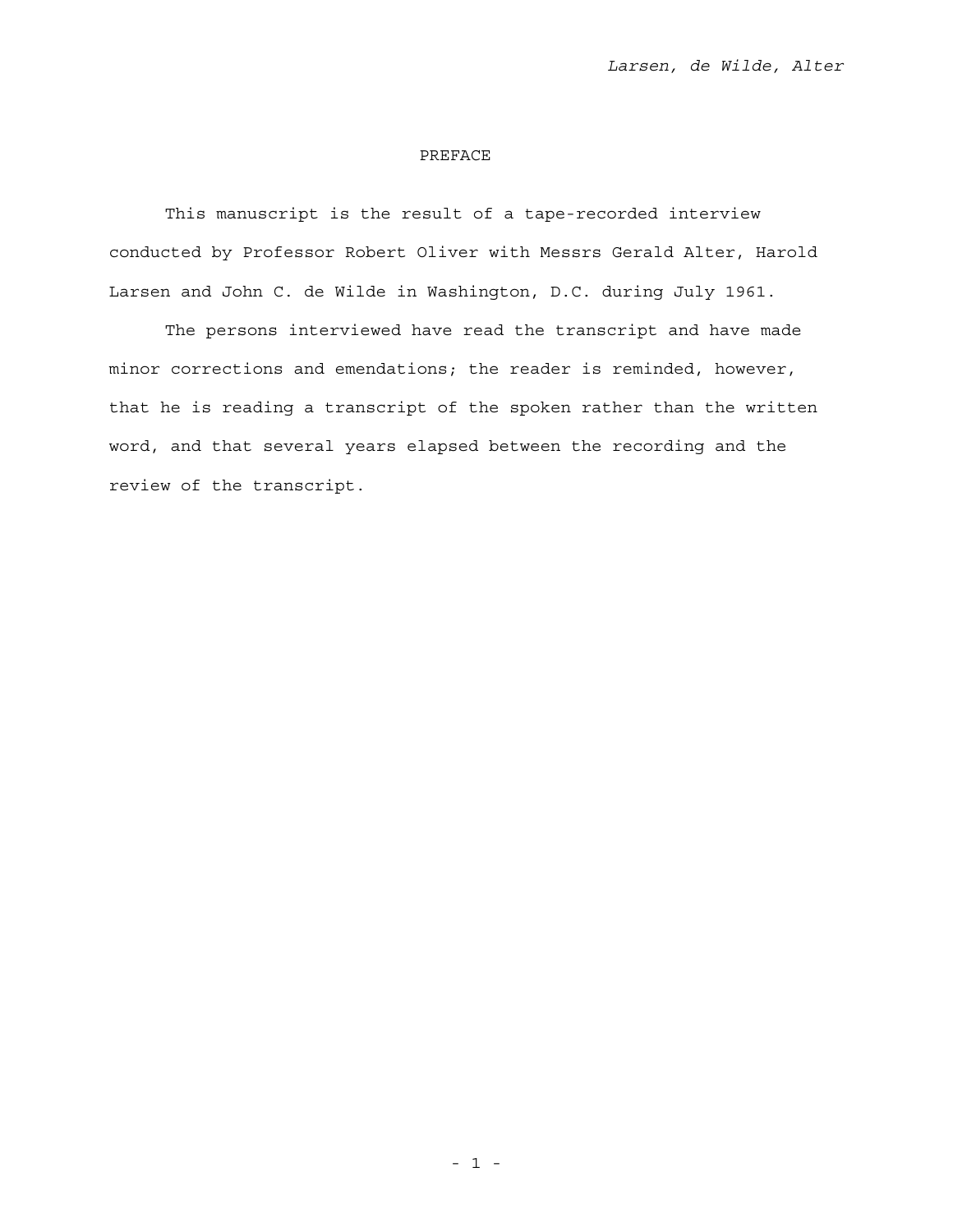Interview with John de Wilde, Harold Larsen & Gerry Alter By Robert Oliver Gastro Controller and Muly 21, 1961

Q: Now, Mr. Larsen, would you identify yourself and say a little bit about your background and position in the Bank?

Larsen: My name is Harold Larsen. I was in London after the war to get my Ph.D., and upon graduation I received an offer to join the Bank's staff and came here and joined what was then called the research department in January, 1948. I am now the economic adviser to the department of operations for South Asia and the Middle East, where I succeeded Mr. John de Wilde, who was formerly in that position.

Q: What various departments have you worked in with the Bank?

Larsen: I was in the research department, which became the economic department, and then upon the reorganization of 1952, I changed to the department of operations western hemisphere's economic adviser, and then came with South Asia and the Middle East two years ago.

Q: Mr. de Wilde?

de Wilde: I am John C. de Wilde, currently acting director of the economic staff of the Bank. I came to the Bank in the middle of

- 2 -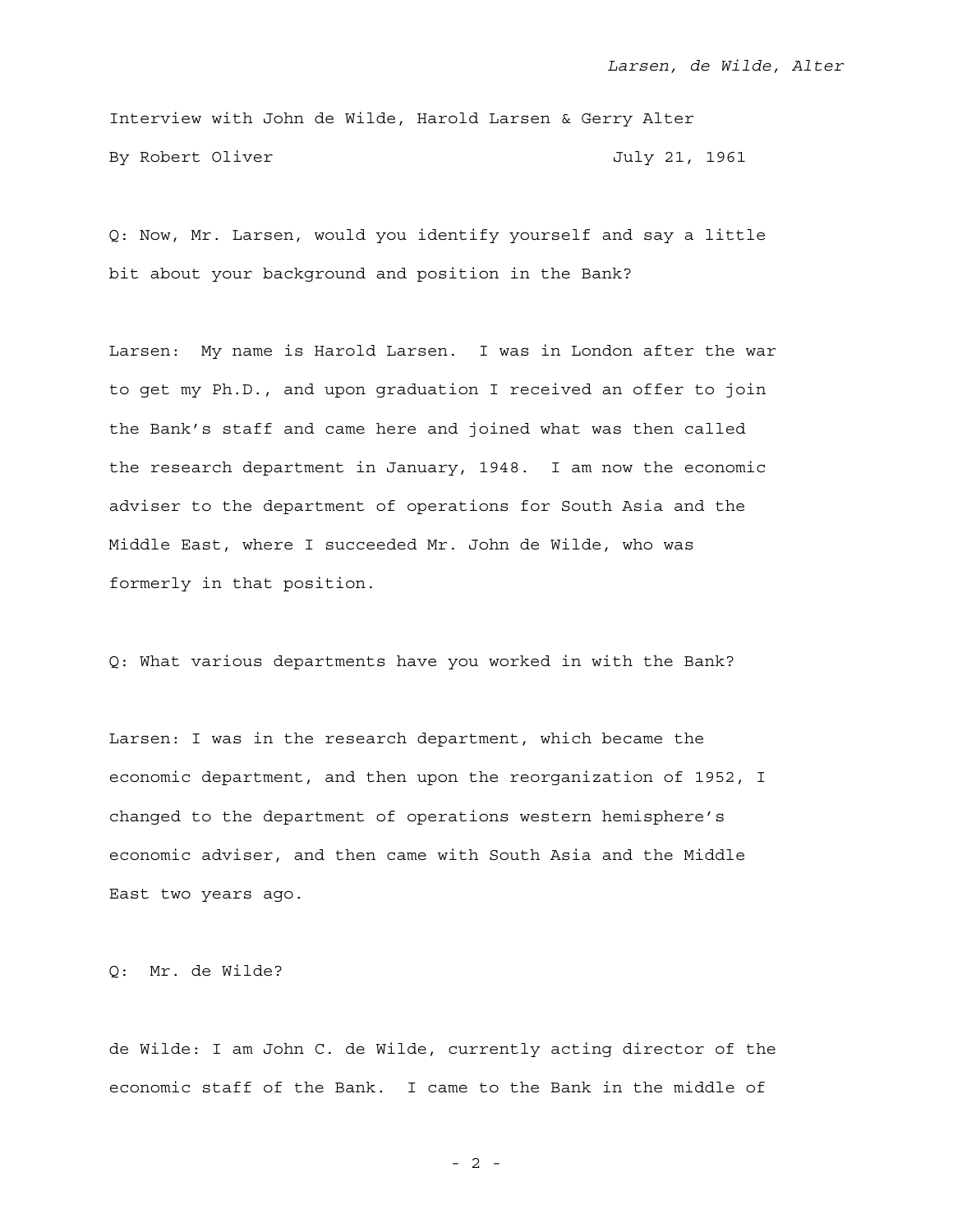1950 after having served for about 20 years in the research department of the Foreign Policy Association and having served from 1942 until 1950 in varying capacities with the U.S. government--with the Foreign Economic Administration, the State Department and the Marshall Plan organization or ECA. I originally joined the Bank's economic department. When this was dissolved in 1952 I became economic adviser to the new Asian department, which was subsequently split up into two departments: the Far East department and the South Asia and Middle East department. I then became adviser to the latter department. In 1958 I was called to Pakistan to act as Bank resident adviser in Pakistan, with the primary responsibility of advising the Pakistan government on economic affairs or policy. I returned to the Bank early this year and became assistant director and later acting director of the economic staff.

Alter: My name is Gerald Alter. I came to the Bank in 1951 after spending ten years as an economist with the U.S. government in various agencies, including the Federal Reserve Board, the Bureau of the Budget, Department of Commerce, and Treasury Department. I came to the research department of the Bank in 1951 and stayed with the economic department when it was created upon the formation of the area departments. I stayed with the economic staff for about seven years, completing my assignment there as assistant to the director of the economic staff. I joined the western hemisphere department in 1957 and am now economic adviser

- 3 -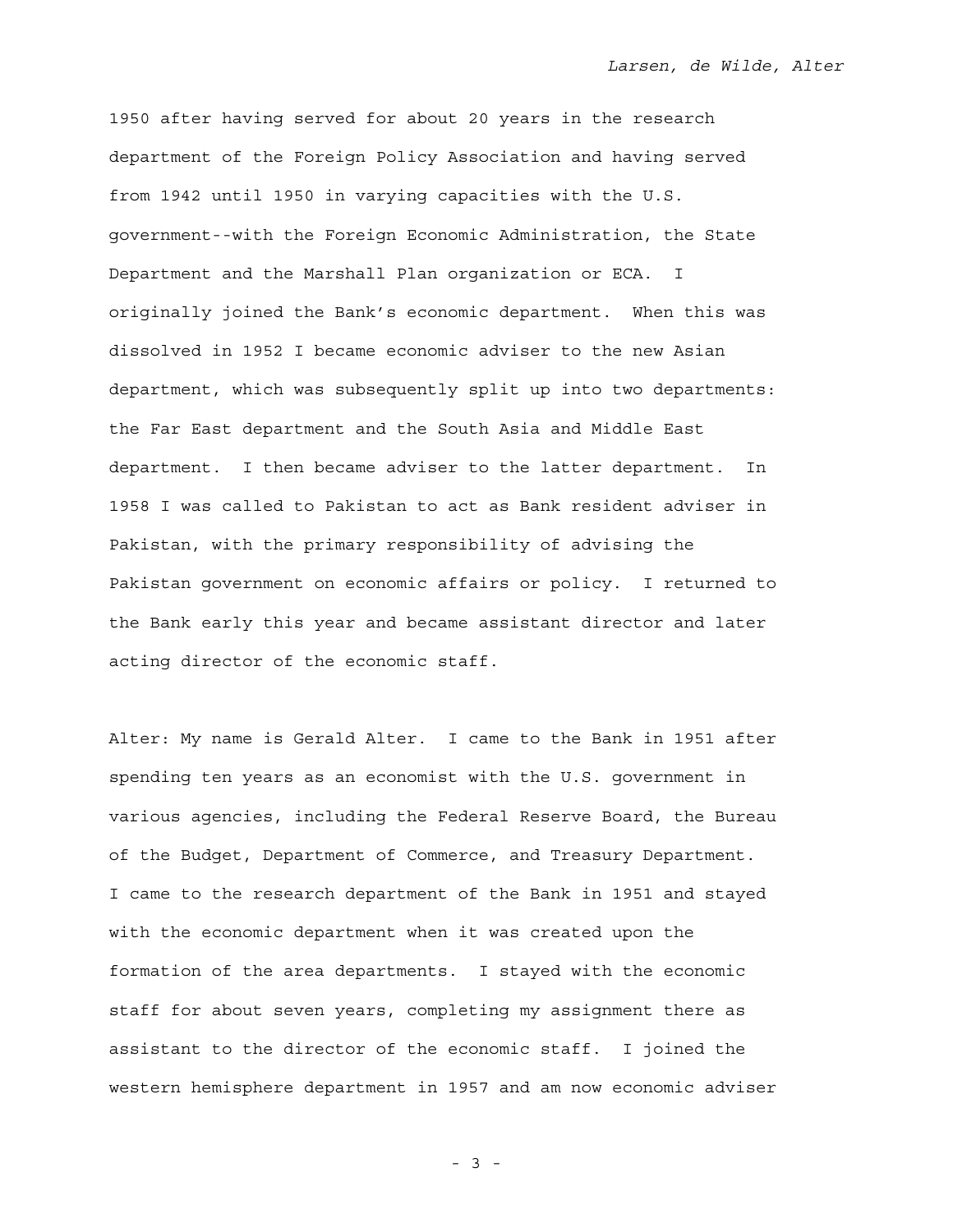in the western hemisphere department.

Q: I wonder if a good place to start our discussion today mightn't be with the reorganization of 1952. Would you all one at a time speak on the reasons for this and subsequent relations of the economists in the various departments of the Bank?

Larsen: The reorganization arose from I think a fairly widespread feeling in the Bank that the previous organization was not working satisfactorily. The reason for this, I think, was that the operation of decisions and procedures at the staff level was in the hands of the so-called loan department, and the then economic department was only in an advisory capacity. And the relations between the then loan officers and the economists were far from satisfactory. To be fairly blunt about it, there was a good deal of jockeying for position and prestige; and at least some of the economists instead of doing their job were fighting with the loan officers about not being consulted, being kept in the dark and so on. Finally management decided that this was unsatisfactory and reorganized in the so-called area operating departments. It was rather like overturning a beehive. Nobody was completely satisfied at the time it happened. The loan officers thought that they were losing their priority in the Bank, their supremacy in the Bank. The economist was quite unhappy about being placed under a noneconomist boss, as the directors of the departments were. Mr. Garner, who at that time

- 4 -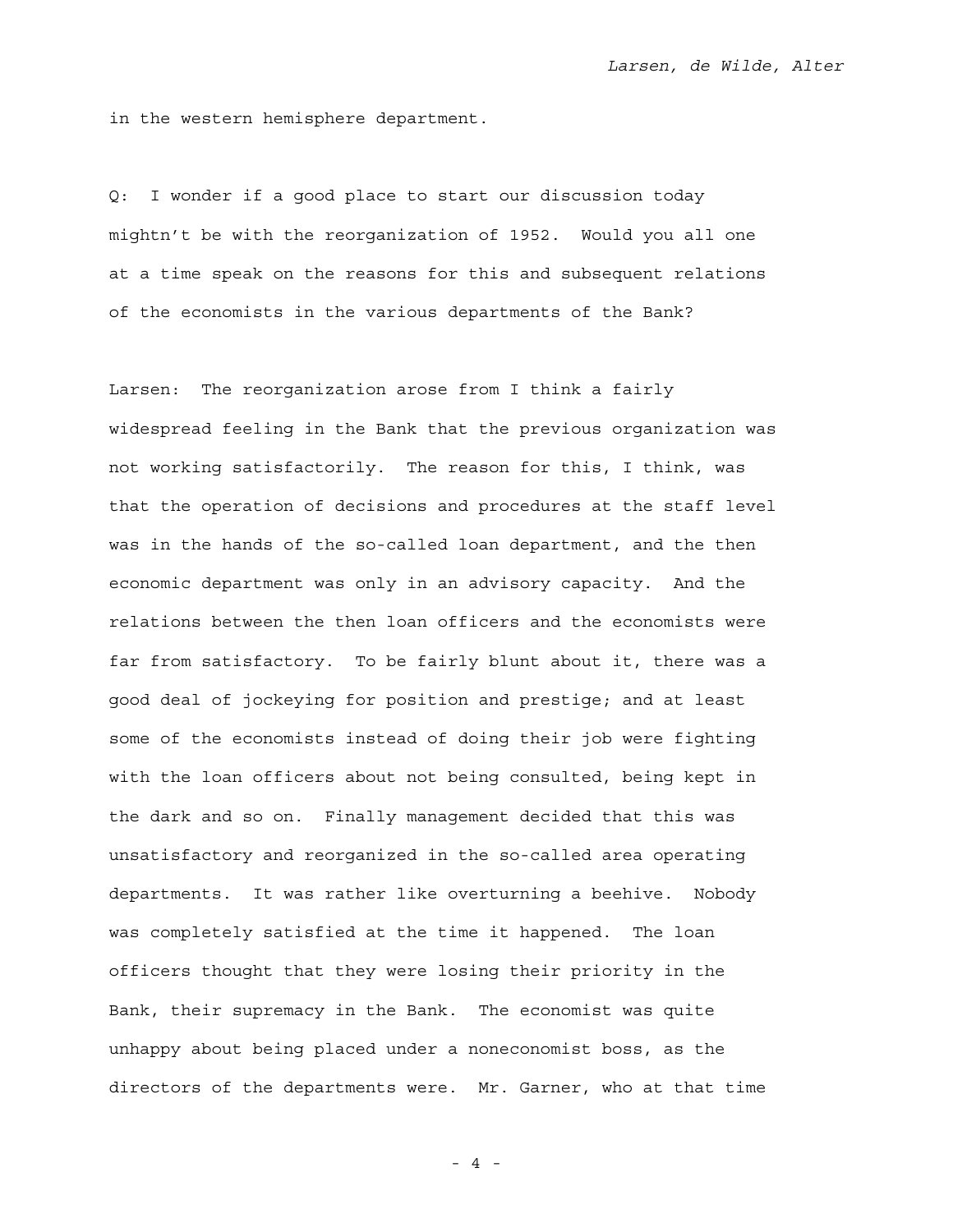was vice-president, devoted a great deal of his time to going around explaining to people why this was happening and how he expected it to work. He was quite prepared to bang heads together if it did not work. I think after the experience of a year or two, we all finished up quite happy and satisfied with the results. I myself think this was a much better system than formerly.

Q: Would either of you care to comment about the reorganization as such?

de Wilde: No. I think I have very little to add to this. Of course, at the same time that this reorganization took place, the component of engineers which had been part of the loan department were transferred to a separate department, the new technical operations department. I think that in retrospect must be regarded as a very sound decision in many ways simply because it was inevitable that the number of technicians that would be employed by the Bank, the number of engineers, etc., would continue to mushroom, and it would become a wholly unmanageable problem to have the loan operations and the analysis of projects all in one department. Inevitably, having created two separate departments, one in charge of loan operations in member countries and one charged with the analysis of projects, resulted in a certain amount of friction or potentialities for friction--just as there existed, let's say, earlier between the loan department

- 5 -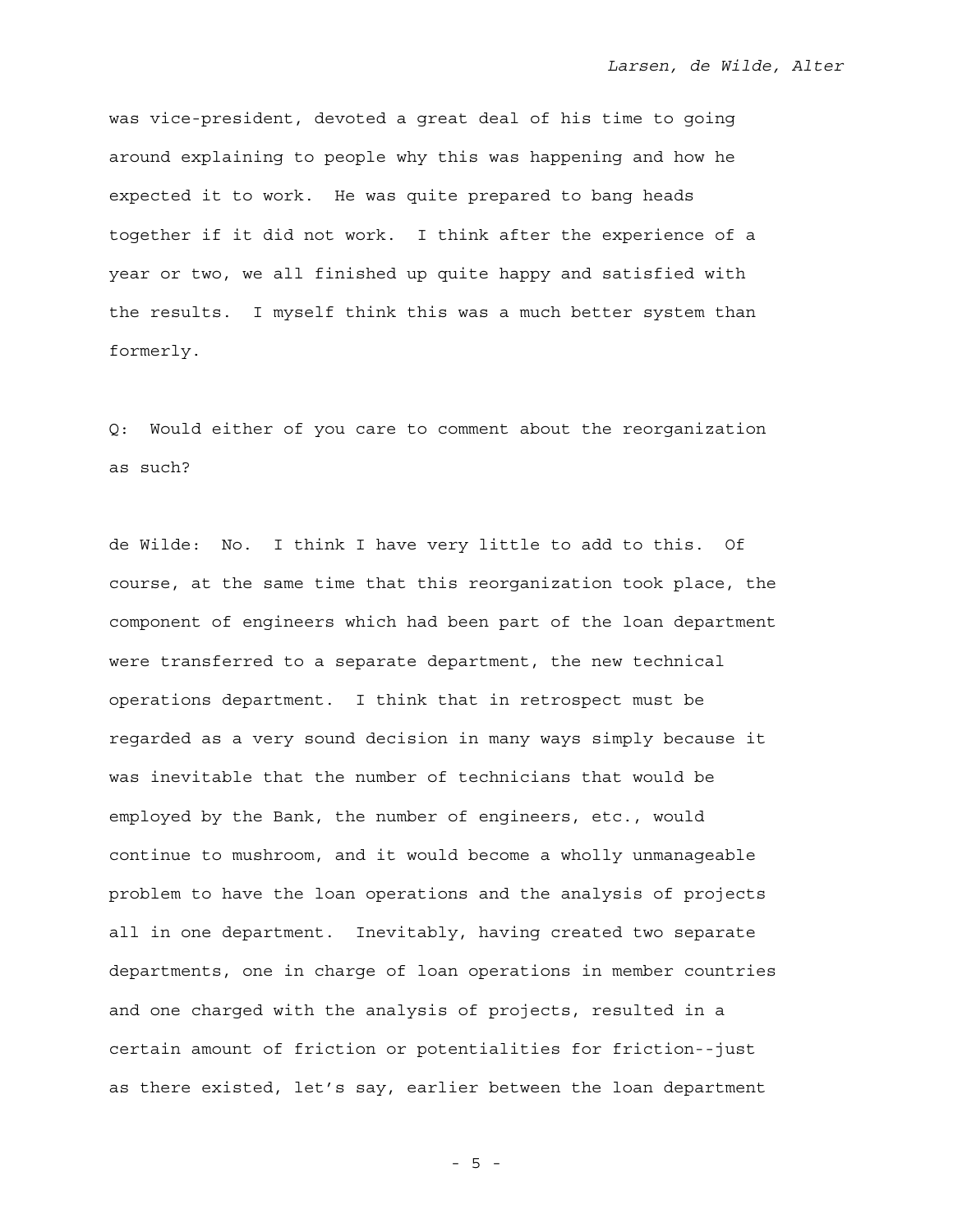and the economic department. Although these frictions inevitably do exist and still exist, I think on the whole they have been manageable.

Alter: I have only one comment on that reorganization myself. I stayed in the economic staff on the reorganization, and I felt then and I still feel that a serious mistake was not made in not consolidating the operations of the technical assistance operation of the Bank with the operations of the economic staff. It always seemed to me--and I think experience since has indicated this to be the case--that a group of economists working on general subjects have a great advantage if they are drawn into technical assistance activities very heavily. And I felt that, at least for the first four or five years of the existence of the economic staff, that there was not a close enough working relationship. If these two activities had been consolidated, I think it would have benefited both the technical assistance activity and the economic research of the Bank.

de Wilde: Gerry, I would add one more comment to that. You remind me of one feeling that I had about the reorganization, certainly in retrospect. What you say, I think, about the link between technical operations and the economic staff is quite correct. I would even extend this to say that also the simple planning function of our present technical assistance and planning might have been incorporated in the economic staff. We

- 6 -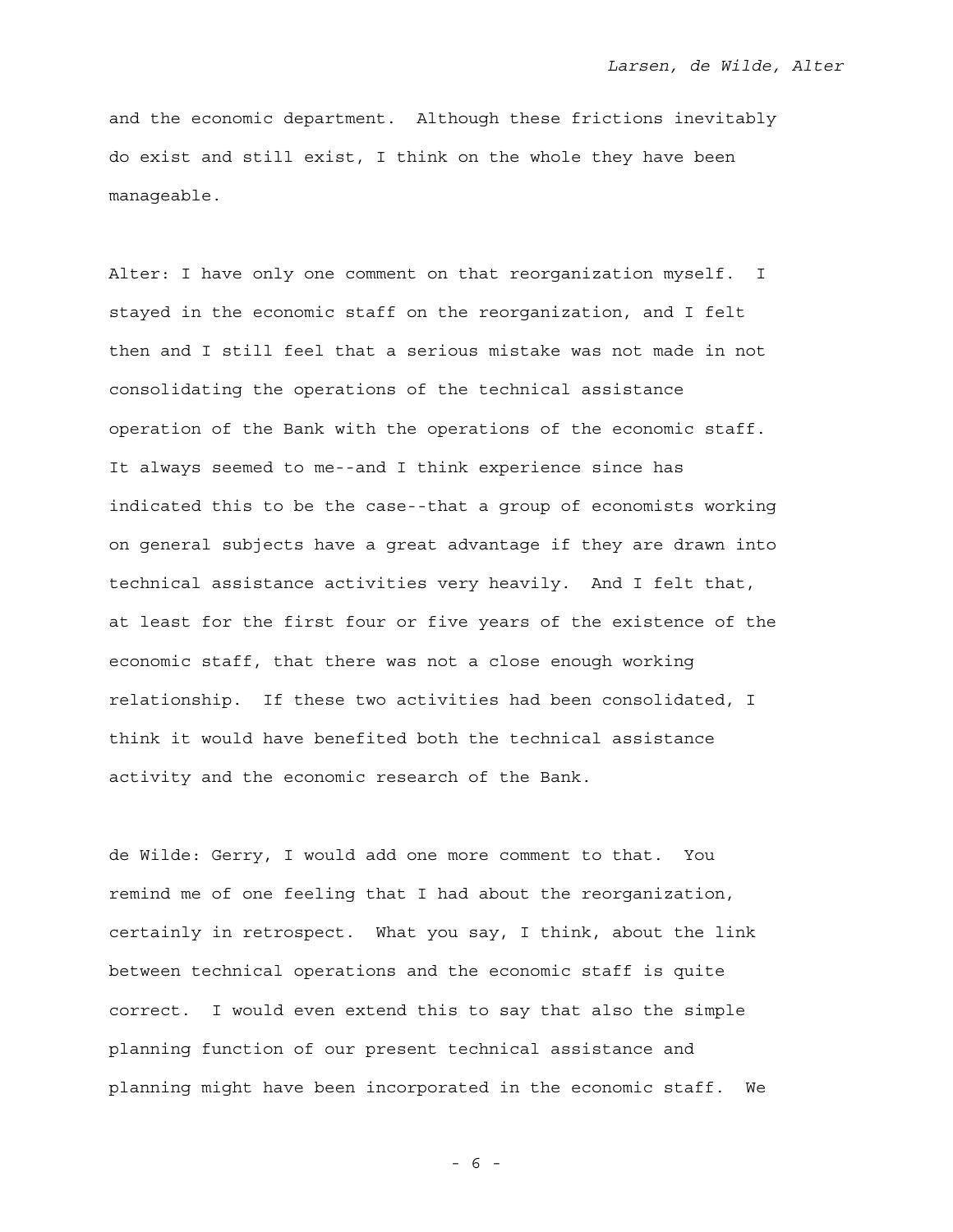do have in the economic staff the only body of people who sort of have the leisure and the opportunity to look at the Bank's operation as a whole. At least potentially they have that opportunity. And having that opportunity, I think they have probably a greater opportunity to assess the operations of the Bank and to plan perhaps what these operations might be and how they might be changed in the future. It would have given the economic staff a good deal more focus than it has at present.

Alter: You're thinking of planning activity, not just economic programming.

de Wilde: I'm thinking, for example, of Bank planning. The technical assistance department was put in charge of planning for the Bank, of formulating, for example, the ideas for IDA, or those for an international investment guarantee program. It would seem to me that these kinds of activities might have been usefully integrated with those of the economic staff.

Larsen: My own view is that the fact that they were not is largely the fault of the economist himself historically. In the earlier days we were completely preoccupied with trying to do two things, I think: the first involved with the area countries and what we were supposed to tell the Bank about them, and secondly, the fringe of our attention was occupied with broader problems. The economist did not speak up in those early days about longer-

- 7 -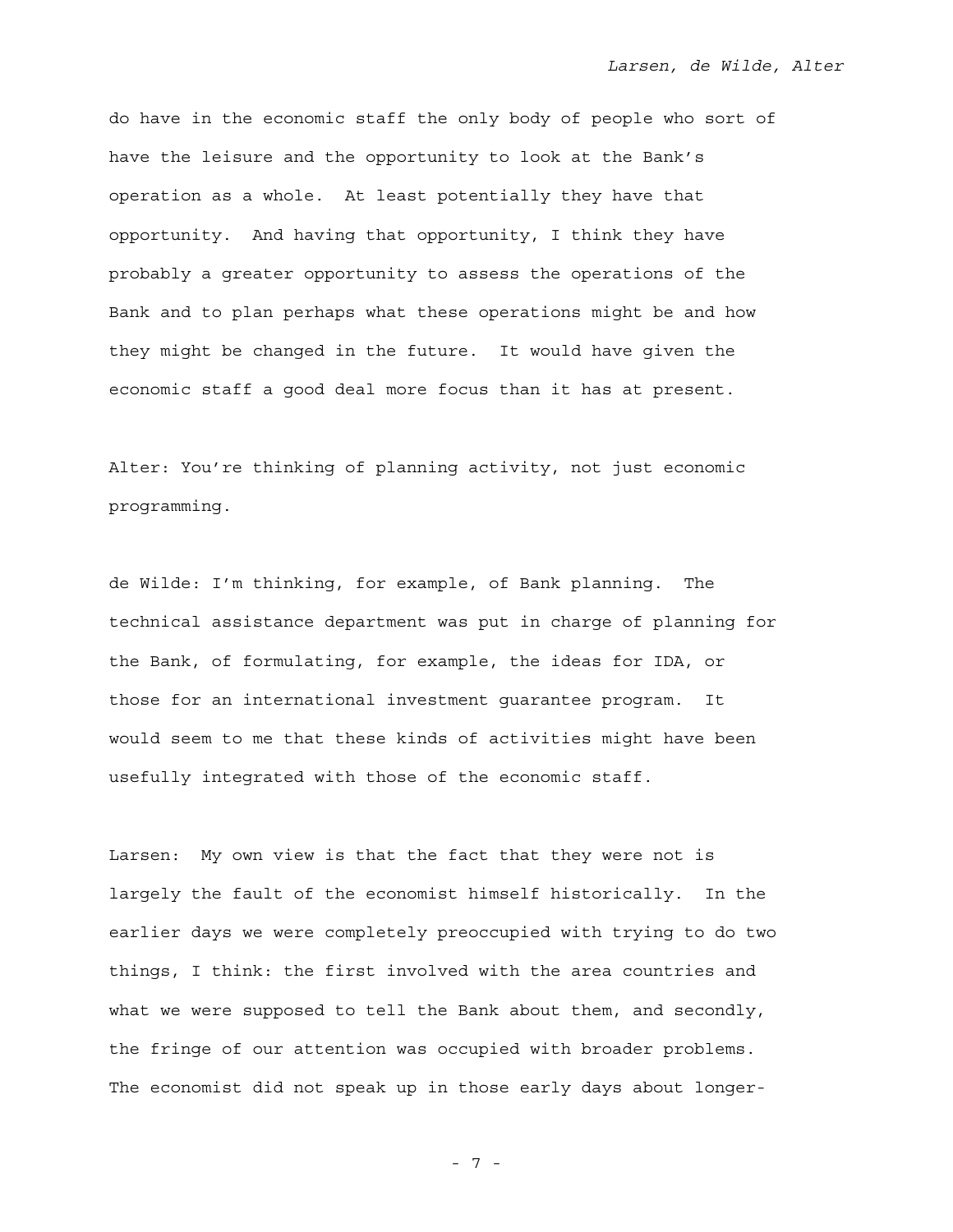range problems and broad policy questions of the Bank. He would have been listened if he had. The gap was filled by the lawyer. It's extraordinary how in the early days the legal department produced broad concepts and ideas and suggestions, and gradually management began to expect the lawyers to have these ideas rather than the economists. It wasn't that we were excluded from contributing. We failed to contribute ideas.

de Wilde: I think that's true certainly to some extent.

Q: Well, do you feel that since the reorganization there has been greater use of economic analysis in specific project planning?

Larsen: Well, specific project planning is not the work of the area departments. But the observation that one has made of it is "no." I think the project planning has always been dominated by engineers and engineering concepts, and it's very difficult to get the economic contribution in there.

de Wilde: Wouldn't you say that it has not only been dominated by engineering concepts but also by financial concepts? In other words, the benefits and cost of the projects have been stated in largely financial accounting terms. I wouldn't say wholly, because I do think that progressively the appraisal of projects in the Bank has shown improvement. Yet there are many of us who

- 8 -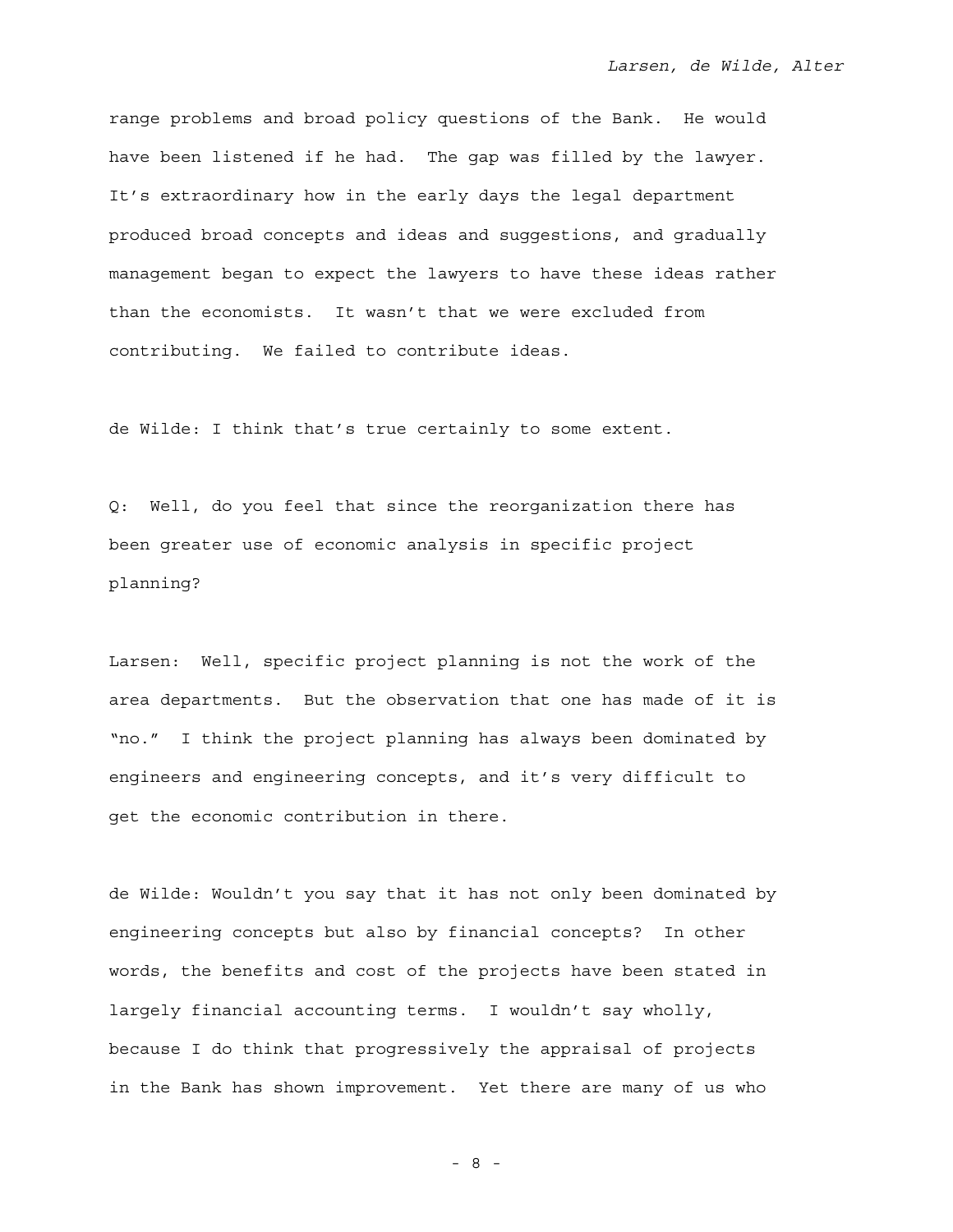are not satisfied with this. But, as I explained to you the other day, I think one of the troubles has been (and I think here also the economist has been at fault) that the economist has not really expressed himself in very specific and practical terms to the economic problems involved in project analysis. Now, we know that many of the economic issues involved in project analysis are exceedingly difficult. And it has only been in relatively recent times that the economist as a profession has paid a great deal of attention to the economic problems of project analysis. They are progressively doing so more and more. But I think that all economists would be frank to recognize that many of the theoretical concepts of project analysis that have been developed over time by the economic profession are very often extremely difficult to apply to concrete projects. I wouldn't say that they are impossible to apply, and I think that a great deal more can be done than is being done today. For example, we are all aware of the fact that there is very often a marked divergence between the evaluation of costs and benefits at market prices and their evaluation at accounting prices which reflect the real cost or the real benefit to the economy. But having said this and having concluded that there is such a divergence, it is much more difficult to establish accurately what the divergence is in particular cases and to apply real costs and real benefits to the project analysis. This is just one illustration, I think, of the difficulty that we face.

- 9 -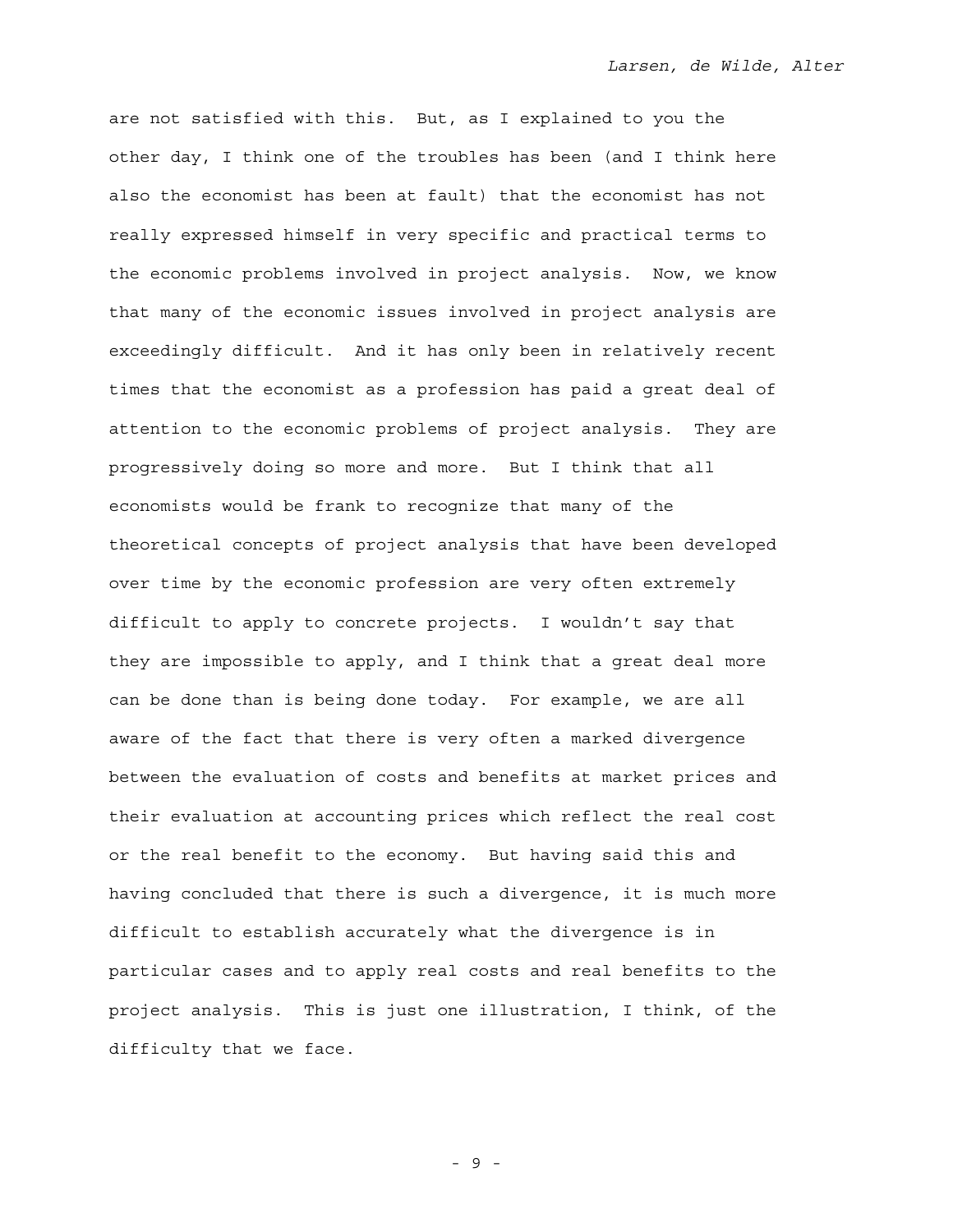Larsen: Not only is it difficult to do so among economists, but when you attempt to do so, it's almost impossible to make a noneconomist understand what you're trying to do. That's a problem of communication on many fronts.

Q: Does this imply that the benefit cost analyses done in connection with particular projects would tend to be of a rather narrower basis than if they were being done by economists, who would take into account such things as external economics, for example?

Alter: I don't think it's a question of people not wanting to take these things into account. I think even the engineers now in our technical operations department, who start from a somewhat different point of view, recognize that the Bank is interested in knowing what the broader economic benefits and costs of a project are. And they are being asked continually to appraise these costs of benefits. The difficulty is that it is extremely difficult first of all to identify in the case of many projects what external economies are really being created, and then after you have identified, to place an evaluation on this and to justify the evaluation as having some reasonable relationship to reality. Until the economist or someone can come forward with better procedures for identifying these external economies that are now available and for better measures of their magnitude, it's going to be extremely difficult to convince the practically

- 10 -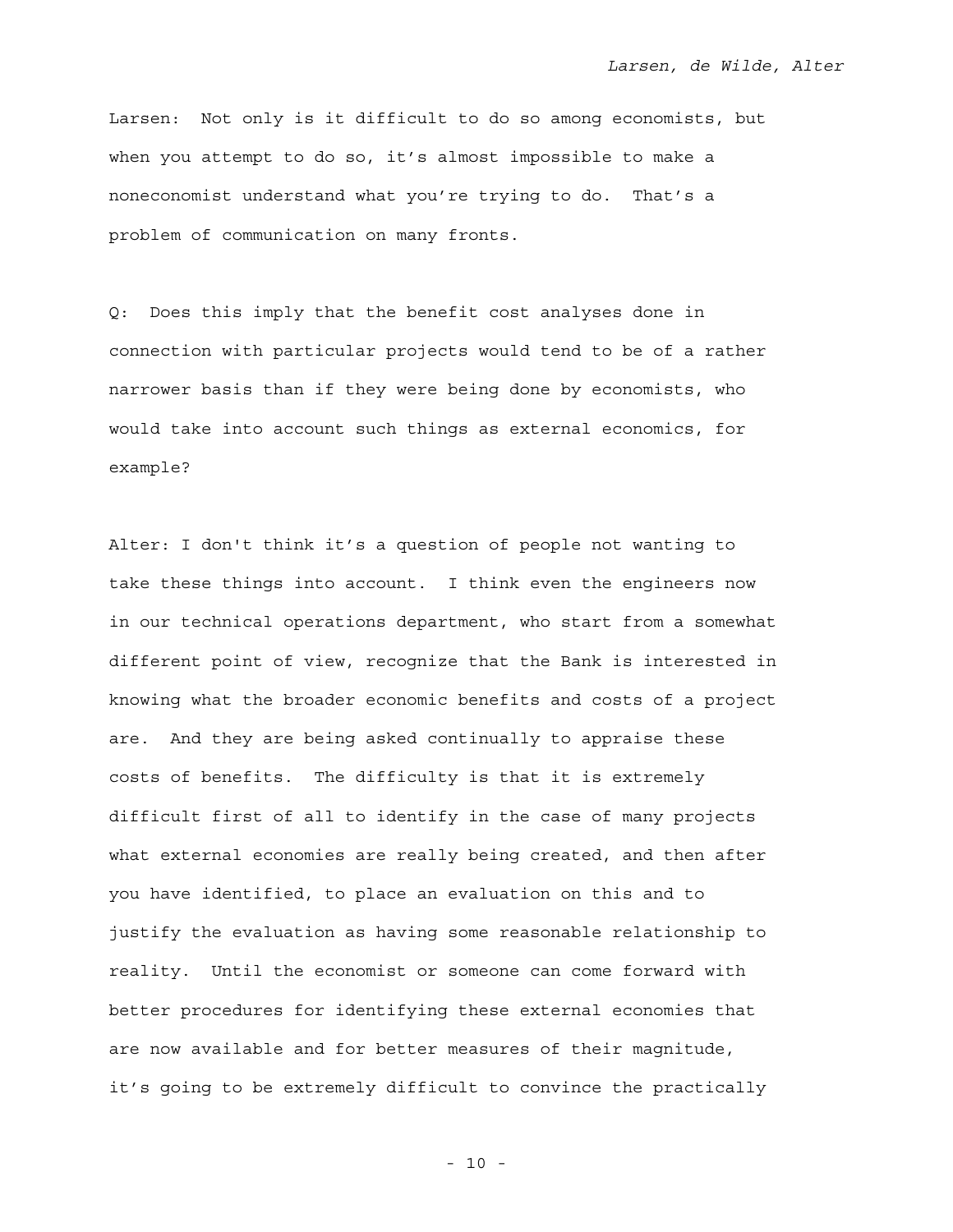minded man that this is something that should be heeded.

Larsen: I'm not sure that I agree fully with that. I think the technically minded men that we have in the Bank do know that they should be heeded. I think that you will agree with me that, for example, in the staff loan committee discussions politicking gets into these things. Maybe it is agreed that there are some benefits that exist; we don't know what they are; but we feel it's enough to go ahead on.

Q: Have there been studies in the Bank of the very general process of development which might use information which the Bank has gathered from its own experience, for example, plus other studies that would suggest a way of going about establishing priorities for particular projects that would hasten economic development as such?

Alter: Are you talking now about methodological studies or are you talking about substantive studies?

de Wilde: How do we establish priorities? Is that what you're really stating?

Alter: It seems to me that every economic report that the Bank prepares on a country has as part of its objective to determine what is the nature of the economic development problem in this particular

- 11 -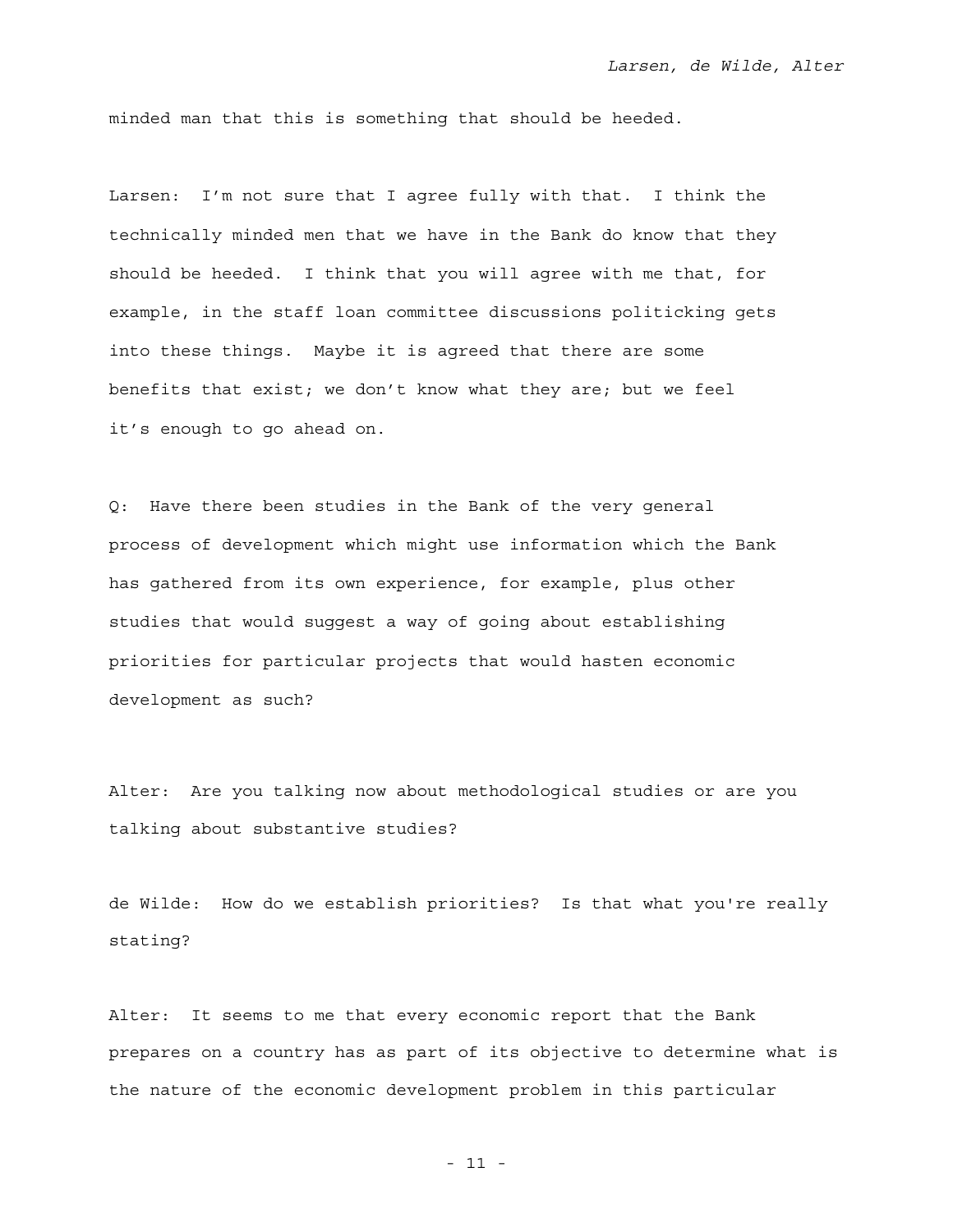problem in this country and what approaches seem to be most promising in coming to grips with this problem, either from the point of view of the Bank as a lending agency or from the point of view of the government of the country concerned to whom we're seeking to give some advice. The latter function, of course, is most comprehensively reflected in the Bank's general survey mission. And every survey mission is in effect a diagnosis of a country's economic problems and some indication of what it is important for that country to do and what appears to be most promising in the next few years at least in doing.

Larsen: In doing that work the Bank economist is not applying any particular economic theory of pure economics, applying tricks of some sort. What the Bank economists are presumably trained economists who are working in the field of applied political economy, and a great deal of intuition and visceral judgment is involved. We don't have a private set of economic tools which are applied.

de Wilde: Well, there are problems here involved at various levels. Mr. Alter was making a reference to the Bank's survey missions. The task of the Bank's survey mission is, of course, to develop at least the rudiments of a development program for a country asking for such a survey mission. And its job is to determine what resources can be mobilized to finance a development program, to identify the various- shall we say--non-resource bottlenecks in the economy, the limitations of human resources, of technical capacity, organization and administration that place some limit on what can be done; to identify those economic activities which seem to have great potentiality for

- 12 -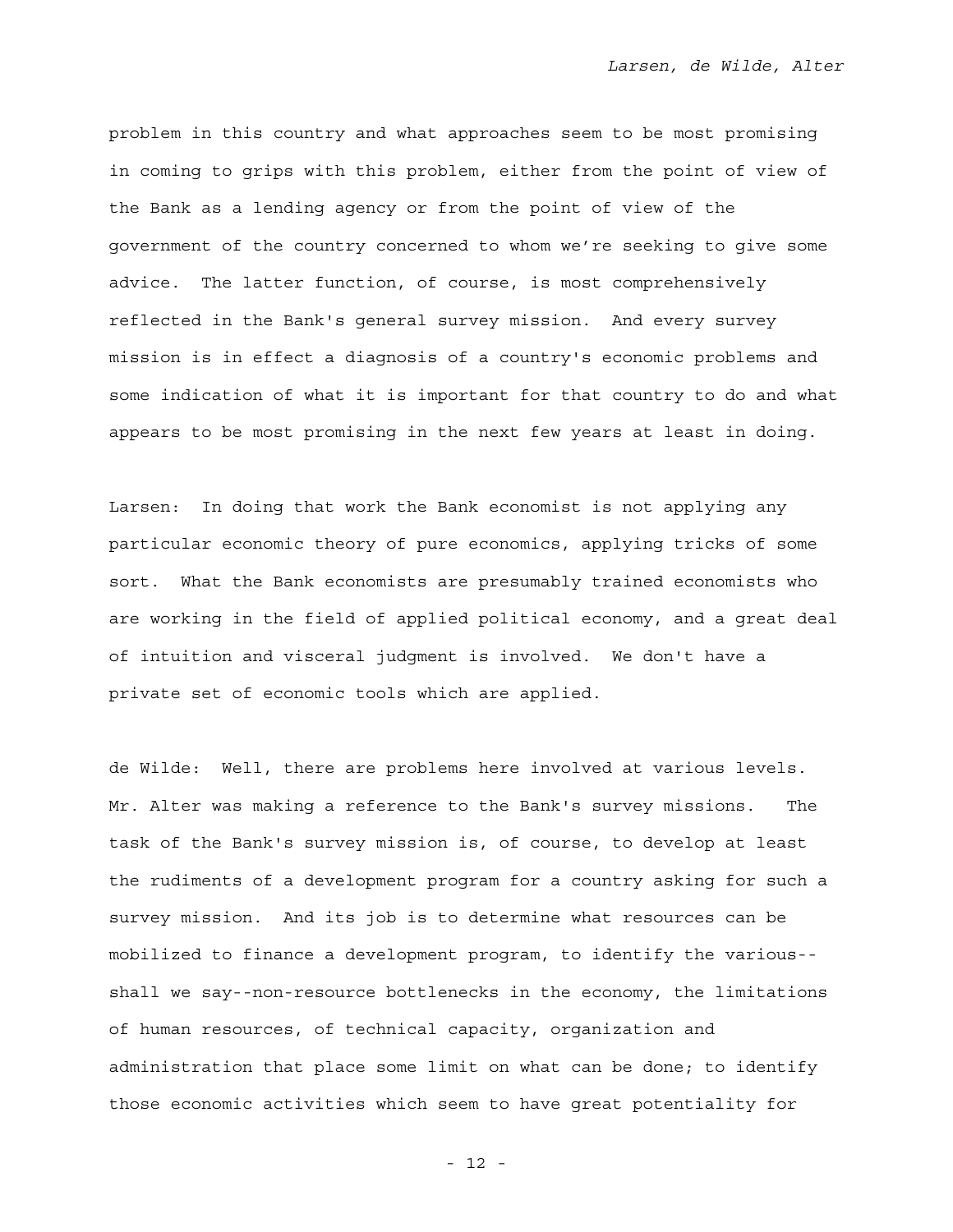development within the country; and on the basis of all this and related factors to build up some sort of a development program. This is one task and it's a manageable task.

 Of course, the Bank faces a somewhat different problem as a financial institution. It has to determine what projects within, let's say, a whole range of possibilities it should finance. It can be guided by several things. First of all, the country economist in analyzing a country may come up with a conclusion that one of the bottlenecks of the economy, let's say, is power: that the development of power has been lagging, and that if one did develop the power resources of the country, it would give a powerful impetus to general economic development. On this basis one would be able to say that power has a high priority and that the bank should invest in power. Or they may come to the conclusion that the development of the economic potential would be greatly hastened if there were additional investment at a particular time in railway, roads or ports or other transport facilities; in which case they would emphasize the great importance of making some investment in this general field. This is the role of the area economist.

 But even within this broad range of possibilities--it may be broad; it may be narrow--there is still the question of choice. We make a fetish here in the bank of saying, "We only finance highpriority projects." Of course, by financing high-priority projects--if indeed we do this--most of us recognize that implicitly we finance projects at the margin, since presumably resources are exchangeable. And there is a real question, of course, of determining in any country what should be the test of whether a project should be proceeded with

- 13 -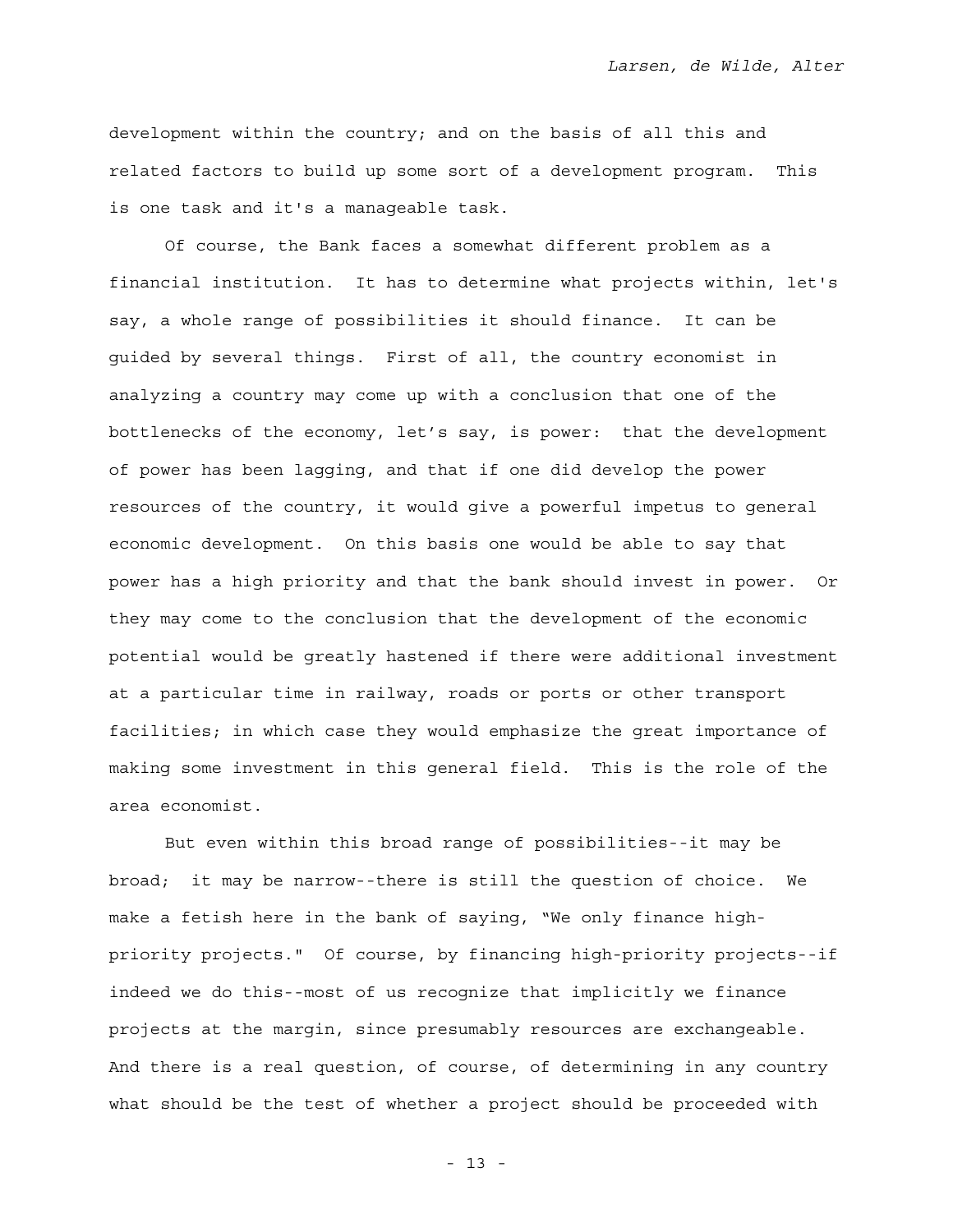by the government or by the same token perhaps financed by the Bank or some other outside institution, and which should be regarded as basically sub-marginal. One of the great troubles is that we don't have a yardstick against which we can measure the return of the project.

 Assuming for a moment that we know fully how to evaluate the economic costs and benefits, that is, that we can project, and put a value on all of the costs and benefits over a period of time…

Alter: Of a particular project.

de Wilde: Of a particular project. And, let's say, we go through the sophisticated routine of discounting these costs and benefits to present values, the real question then is: What is the rate of return or the interest rate at which, for example, you should discount? In other words, you might ask: What is, for example, the opportunity cost capital under these conditions? Well, this is a concept that we in the economic staff are beginning to try and deal with. But it's a very difficult kind of concept--to try and develop a yardstick by which you measure whether or not you proceed with a given project or whether you reject it.

Q: But this sort of analysis that you're now talking about is more likely to be done on the economic staff than by economists of the area departments, I take it?

- 14 -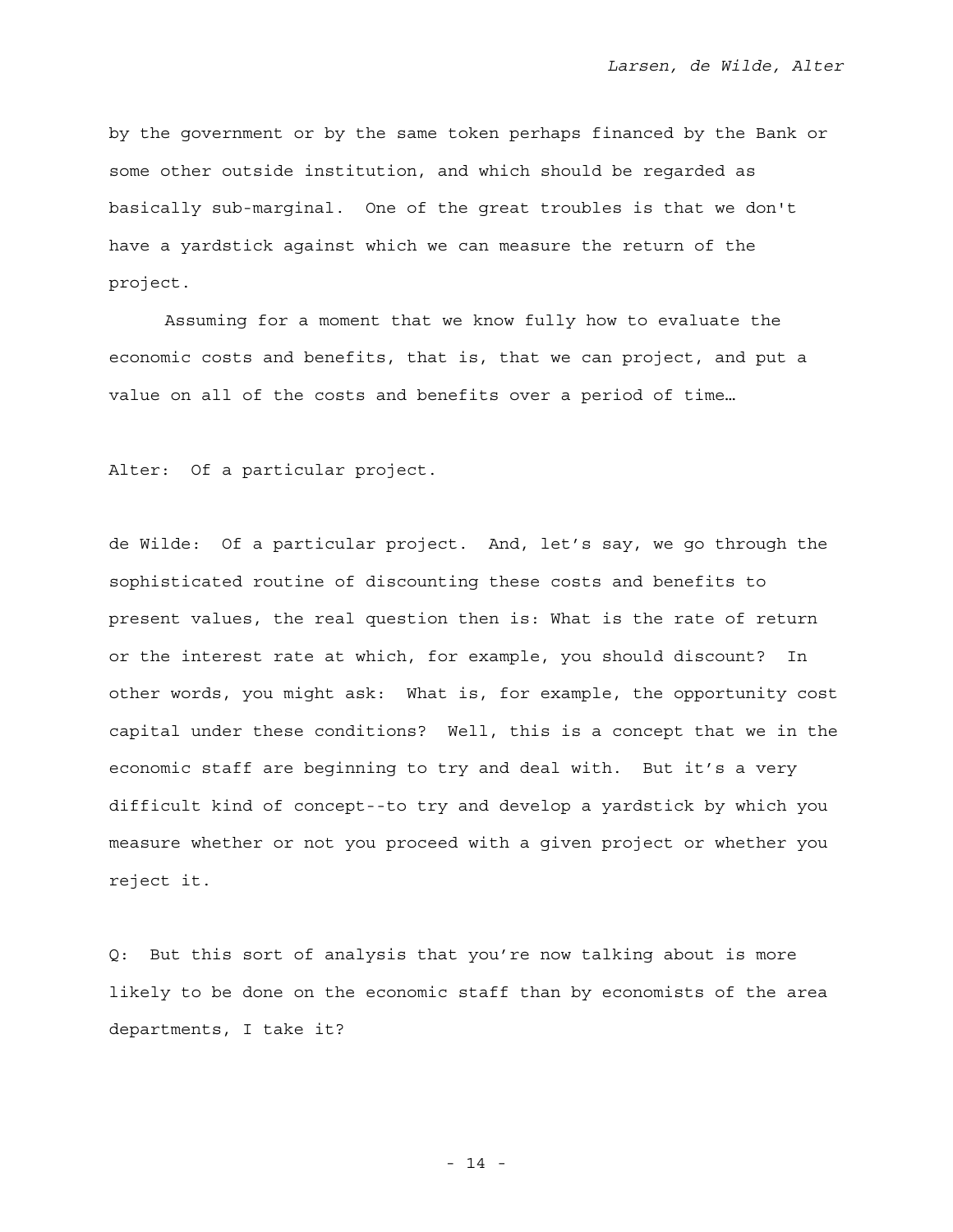de Wilde: The study of some of the concepts involved, yes, I think is appropriately a function of the economic staff. The application of the concept, of course, would have to be and presumably some of the responsibility of the area economist and the TOD.

Larsen: In its present work the economic staff is trying to produce the concepts and the various measures which might be applied in operating their concepts for the use of somebody else. In the staff economic committee, however, they will always be looking over our shoulder.

de Wilde: Yes. This would perhaps be a useful opportunity to indicate that the economic staff has an importance in that it does help to elaborate some of the economic concepts through a process of joint discussion with the area department economists and the TOD economists, concepts that can be applied by the area department or might be applied by the area department and the TOD in their work; and also plays, I think, a useful role through the staff economic committee, which is chaired by the director of the economic staff and which includes all of the economic advisers of the various departments, including the technical operations department, by providing a certain measure of uniformity in the analysis of a country's economy. Obviously, as Mr. Larsen has said, a good deal of judgment always enters into the economic appraisals. Well, the moment judgment enters in, of course, there is always the danger that the standards of judgment are not uniform; that what one would expect are the standards that apply to one country are not the same standards one applies to another country,

- 15 -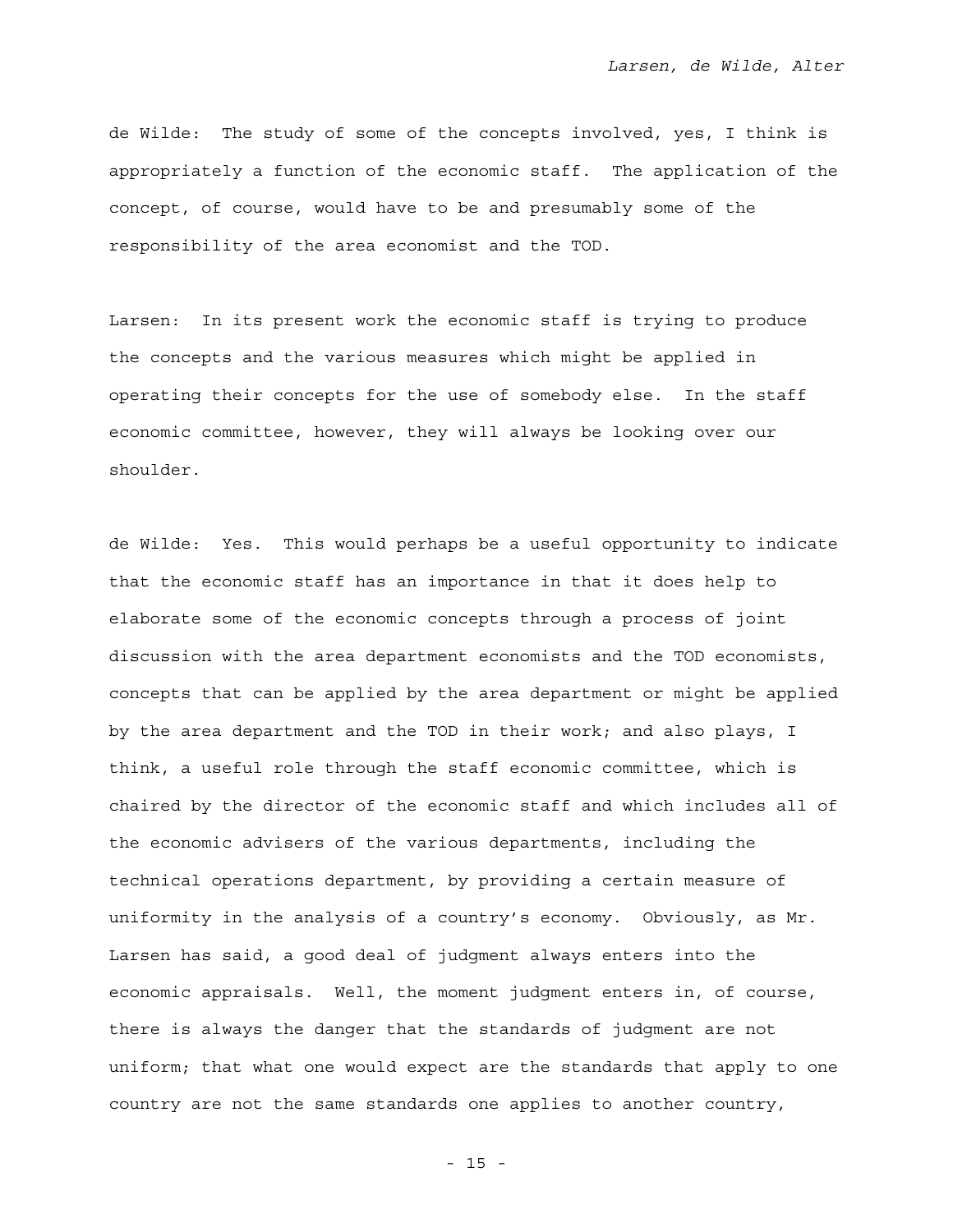taking into account, of course, such differences as inevitably have to be taken into account. The staff economic committee does, I think, play a useful role in trying to bring about a measure of uniformity in the standards of appraisal. And I think over a period of time, this has improved--the standards of our economic appraisal--because all of us economists sit around a table and ask each other or ask a person who has come there to defend, as it were, his report the kind of critical questions which presumably should be asked. Gradually this has been a process of mutual education. We've all learned something from this exchange of ideas. And I for one certainly believe, looking back in retrospect, however bad we may think some of economic work still is, and I think we're all pretty critical about it still, that it has considerably improved. Wouldn't you agree?

Alter: Yes.

Q: I take it that a very large portion of the Bank's loans have gone for very heavy capital using operations, such as power, transportation facilities and things of this sort; and very little, if any, of the Bank's lendings have been for manufacturing or for agriculture--some for agriculture although not as much as these other two--and almost nothing for projects dealing with education, let's say, or housing or public health, things of this sort. What would happen if an economic study suggested that a real bottleneck in the economic development process occurred at the education level, let's say? Would the Bank be apt to consider that this is an area of lending that it might get into, or might it try and find ways of getting more deeply involved in the

- 16 -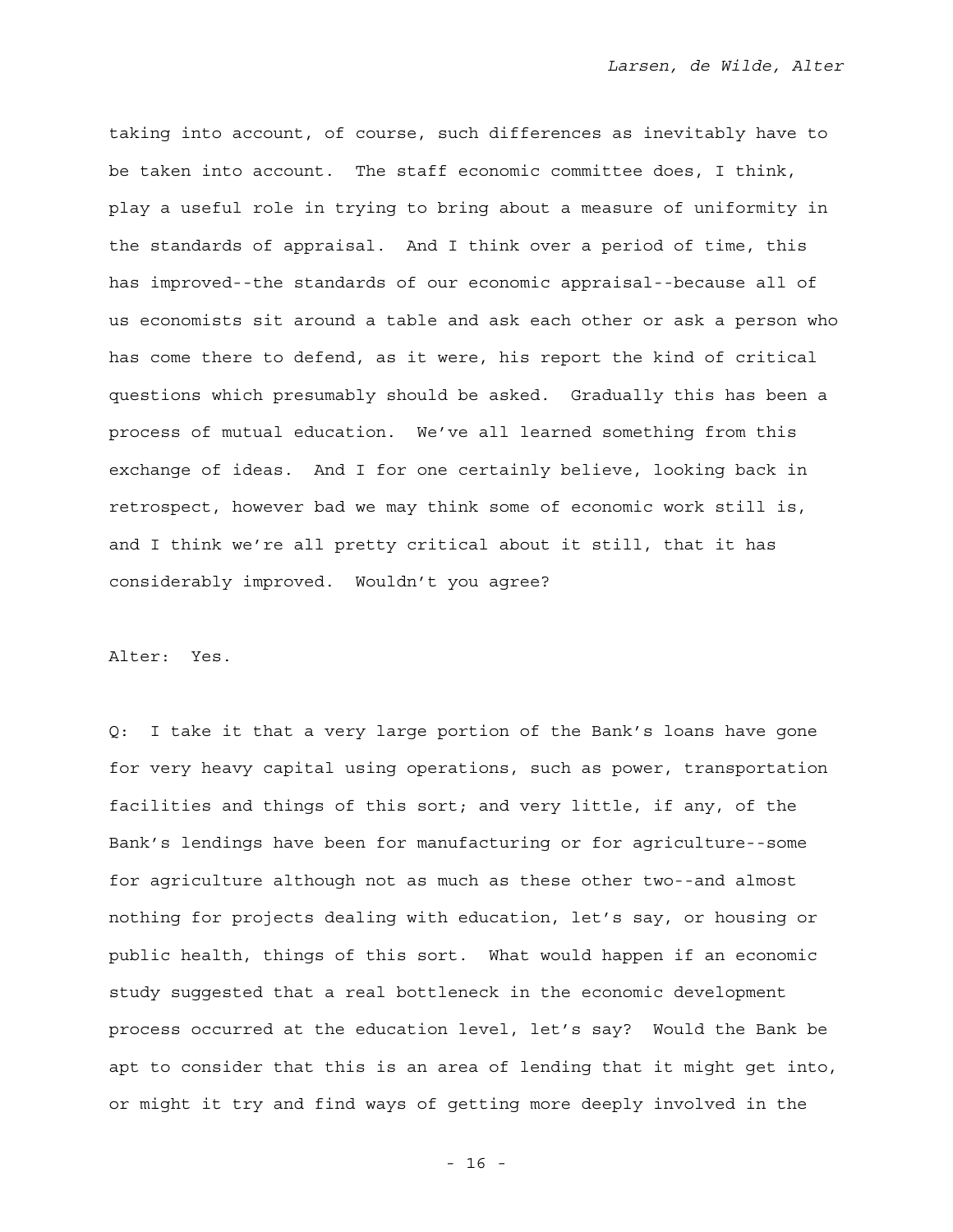development process of a country itself? These are a lot of issues that I've thrown out here. Perhaps you can comment.

Alter: It seems to me that the distinction between economic overheads like power, highways, railways, ports, a distinction between these economic overheads and the commodity-producing sector, projects in the commodity-producing sectors, manufacturing and agriculture, is an extremely important one from the point of view of understanding the Bank's operations. It seems to me that the Bank has always recognized that the economic priority of the commodity-producing sectors is no less, perhaps even greater, than the priority of projects on the economic overhead front. And one of the things that I think the Bank economists are always trying to determine in a particular country is whether the economic overheads, so to speak, at this particular moment in time are somewhat more developed in a sense than the commodityproducing activities that they are designed to support or whether the opposite situation prevails. After having appraised the relative abundance or paucity of economic overheads in a particular country at the present stage of its economic development, the question then is what should be done about it? And I had the feeling myself that the Bank has always had as part of its basic philosophy emanating, I suspect, from the character of the management of the Bank, the idea that the governments and agencies such as the Bank which lend financial support mainly to governments and to government-created institutions have a very limited role to play in the direct commodity-producing field. This is partly I think resulting from observation by the Bank on how poor a job governments have actually done when they have assumed

- 17 -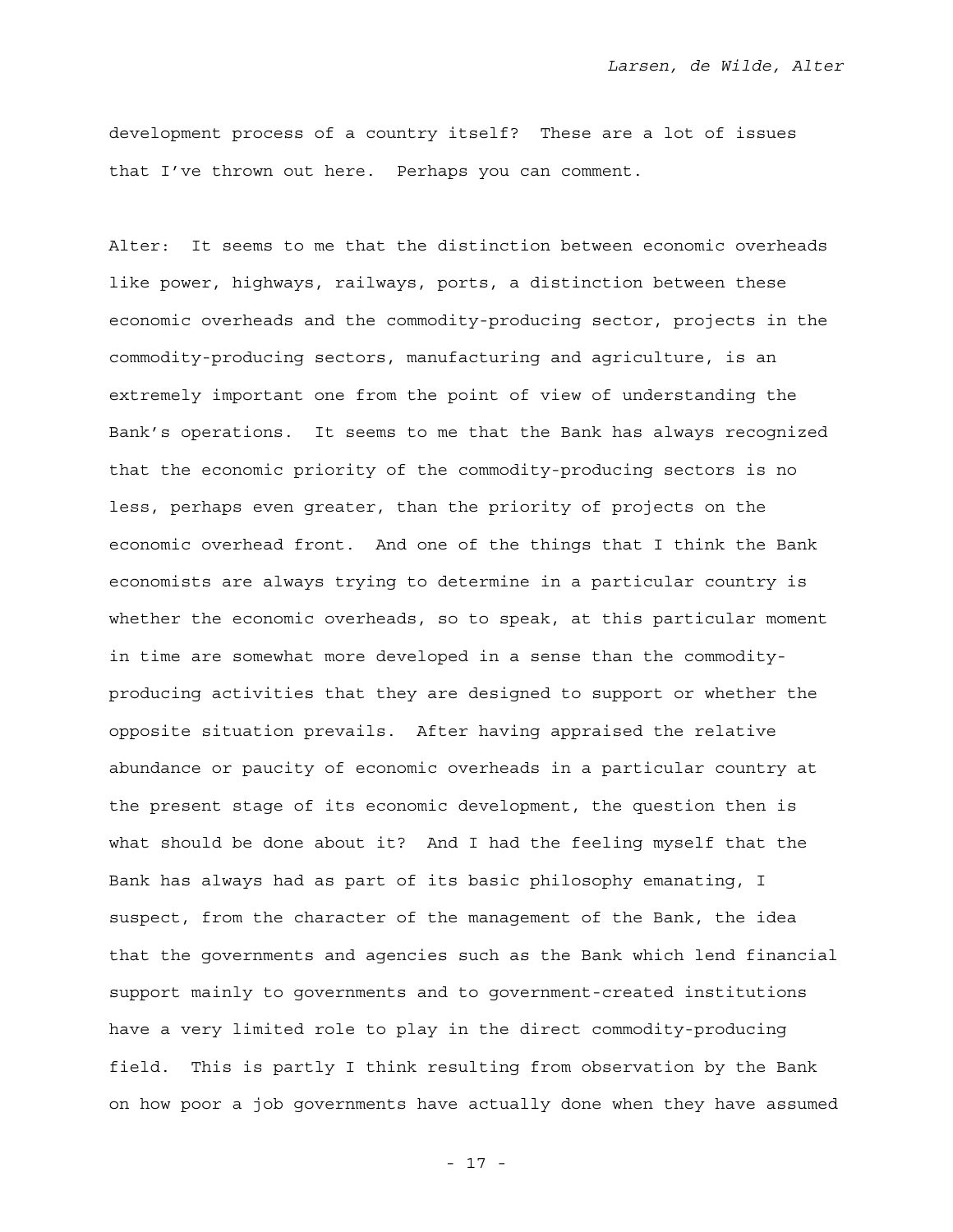important roles in the direct commodity-producing fields. However, this does not mean that the Bank itself in its operations is not interested in giving substantial support, even direct support, to the financing of commodity-producing operations. The interest which the Bank has had for a long time in the establishment of local financial institutions such as development banks through which our loans could be channeled into manufacturing activities, for example, with the use of a more simplified administrative mechanism within the Bank, using a local institution in which we presumably had confidence, I think is an indication of the Bank's interest in providing more finance for the commodity producing sectors, particularly manufacturing.

 Similarly, we have in many countries--in Latin America, for example--tried to initiate or lend support to the establishment of specialized agricultural credit institutions through which we could give support to the private agricultural sector of the economy. We have also, of course, made loans for irrigation and other things which are more closely related to even though not directly commodity producing in a sense.

 I feel myself, however, that this effort to set up development banks and make loans through development banks through agricultural credit institutions within the country has been, if not a failure, not a brilliant success. We have not succeeded in extending our activities in this field to the extent that I personally feel we should have done. We have been faced with difficulties in the sense that in many countries where agricultural credit institutions, for example, have been set up by the governments, they have been operated on a straight political basis, and it is extremely difficult to get economic or

- 18 -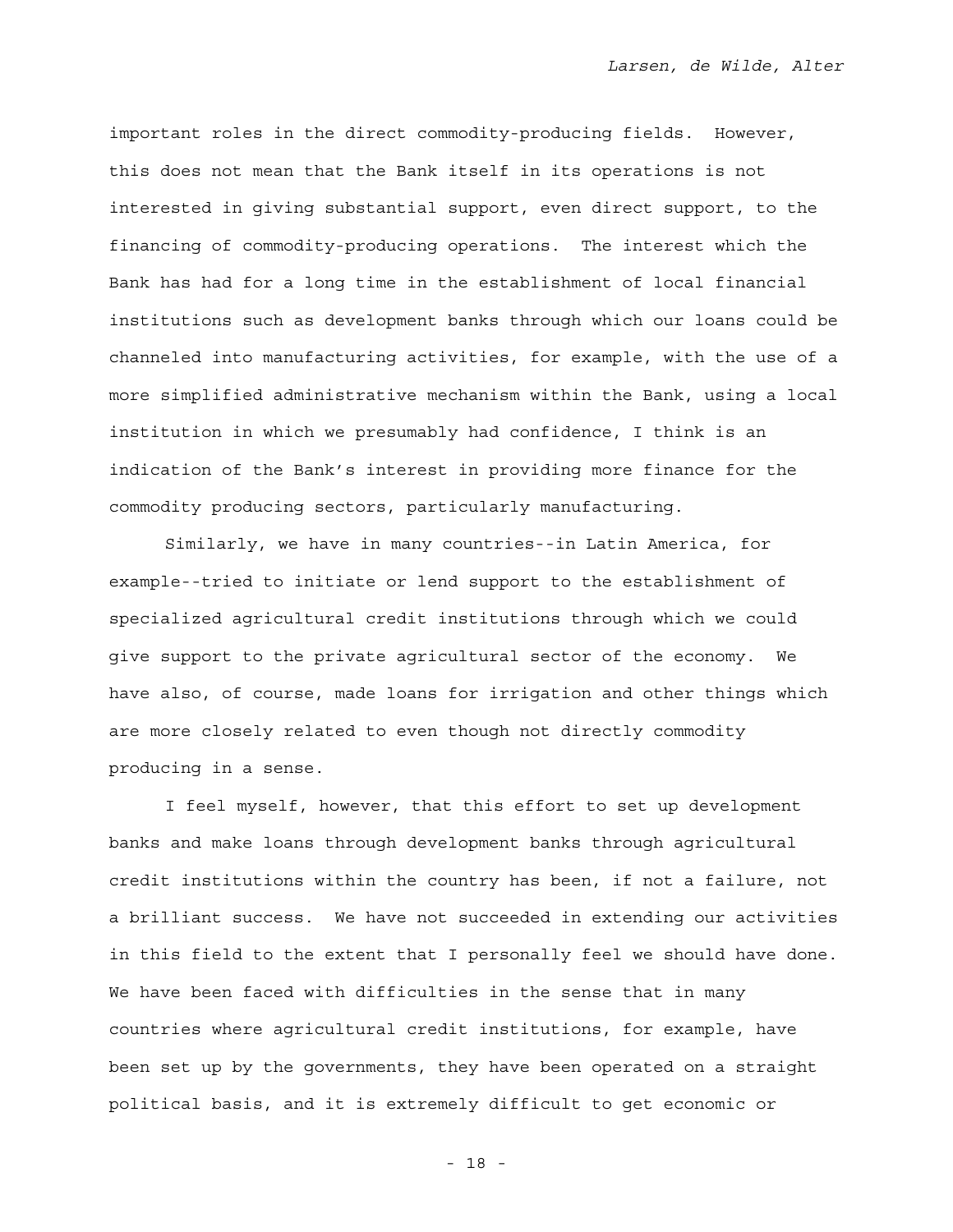commercial criteria employed by such institutions, to get their managements and staffs selected on a nonpolitical basis; and this has in several concrete cases, limited, I think, the confidence that the Bank had that it could use such institutions as a means of getting finance into the commodity-producing sectors of the economy. But I do not believe that the relatively small proportion of Bank resources that have gone to what we might call the direct commodity-producing fields is any indication of a judgment on the part of the economists or anyone else in the Bank that these fields are of less importance. It's really a question of what it is possible for a government to do and a Bank to give support to and whether a mechanism which is adapted to the problem, whether such a mechanism exists in the country through which the Bank can give assistance.

Larsen: People criticize the fact that the Bank has not lent for what you might call the social sector--health, education and housing and the like. This doesn't mean that the Bank doesn't think these are important. It's only that it thinks that its funds are not appropriately put into that sector. You will observe that the survey missions have almost universally included specialists in the social sector. We have been frequently criticized by our friends for not directly lending in the social sector. To which I reply that it has always been that our funds are substitutable.

 I recall specifically that in one of my missions to a Latin American country, the Minister of Finance requested specific finance for housing and for hospitals. I asked him what his own government's investments and expenditures were, and he said they were putting it

- 19 -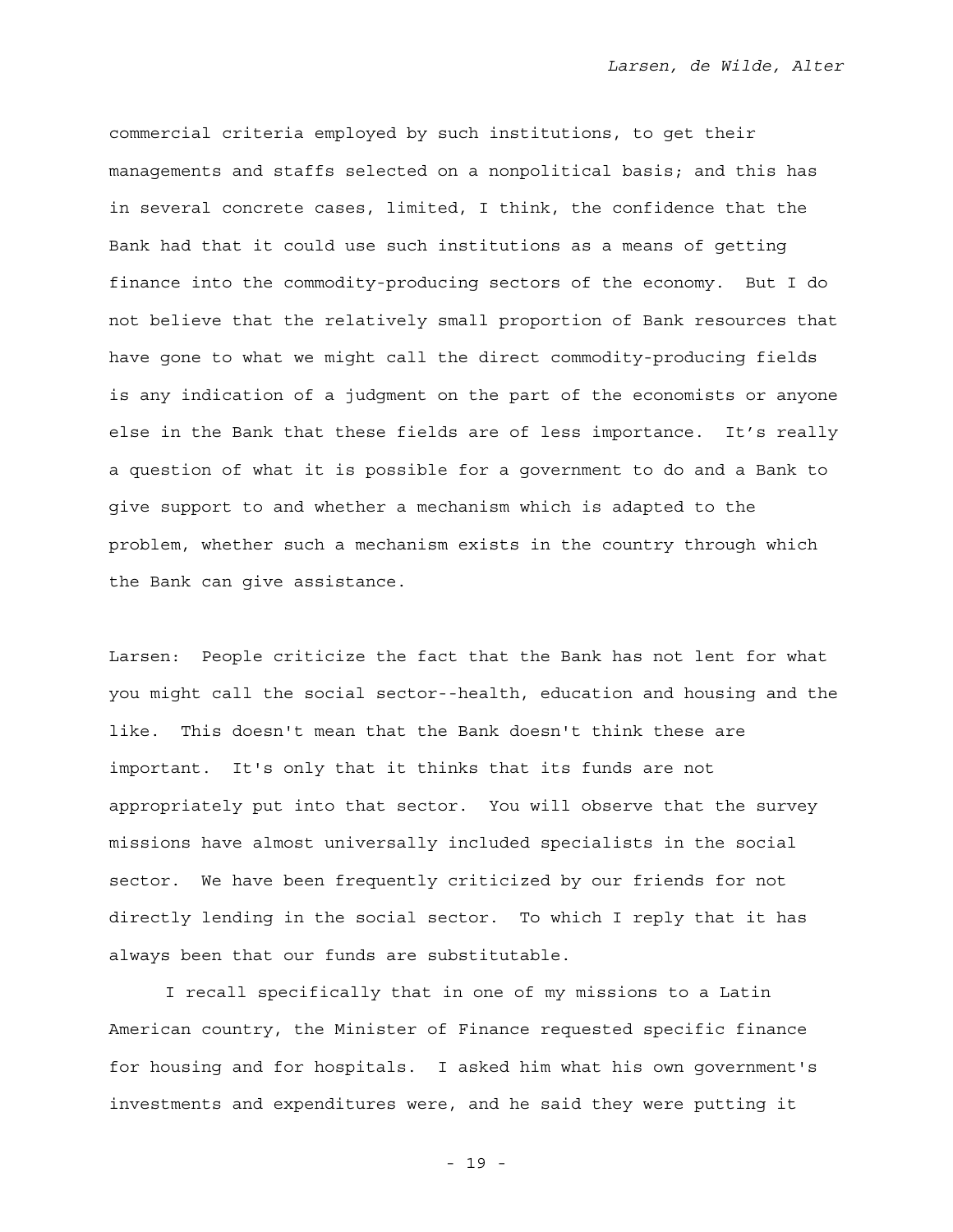into power and roads, and they were satisfactorily taken care of, but he was now short of money for these other purposes. We pointed out to him that we would finance the roads or power, which would release his money for financing the social sector. He very quickly granted that point.

Q: Did he follow up then?

Larsen: Typically, no. Very frequently things do not come to fruition. He did follow up in about three years' time.

de Wilde: I think that one should keep in mind also not only what it is desirable to do but what it is practical to do. An institution like the Bank has not got a vast staff. It can't get a staff including experts on every conceivable aspect of what might be regarded as legitimate development activities by a government. Now, we could finance education, we could finance health, we could finance housing. But if we did so on any considerable scale, we would have to recognize that we would either have to have on our staff or include from the outside on a special consultant basis experts on these particular fields. In many ways it's more much more practical to concentrate on a limited number of fields and staff ourselves to screen investment propositions in these fields than to work all the way across the board, particularly since, as Mr. Larsen has said, resources are fungible and by financing something in one field, one does in fact release certain resources for another field.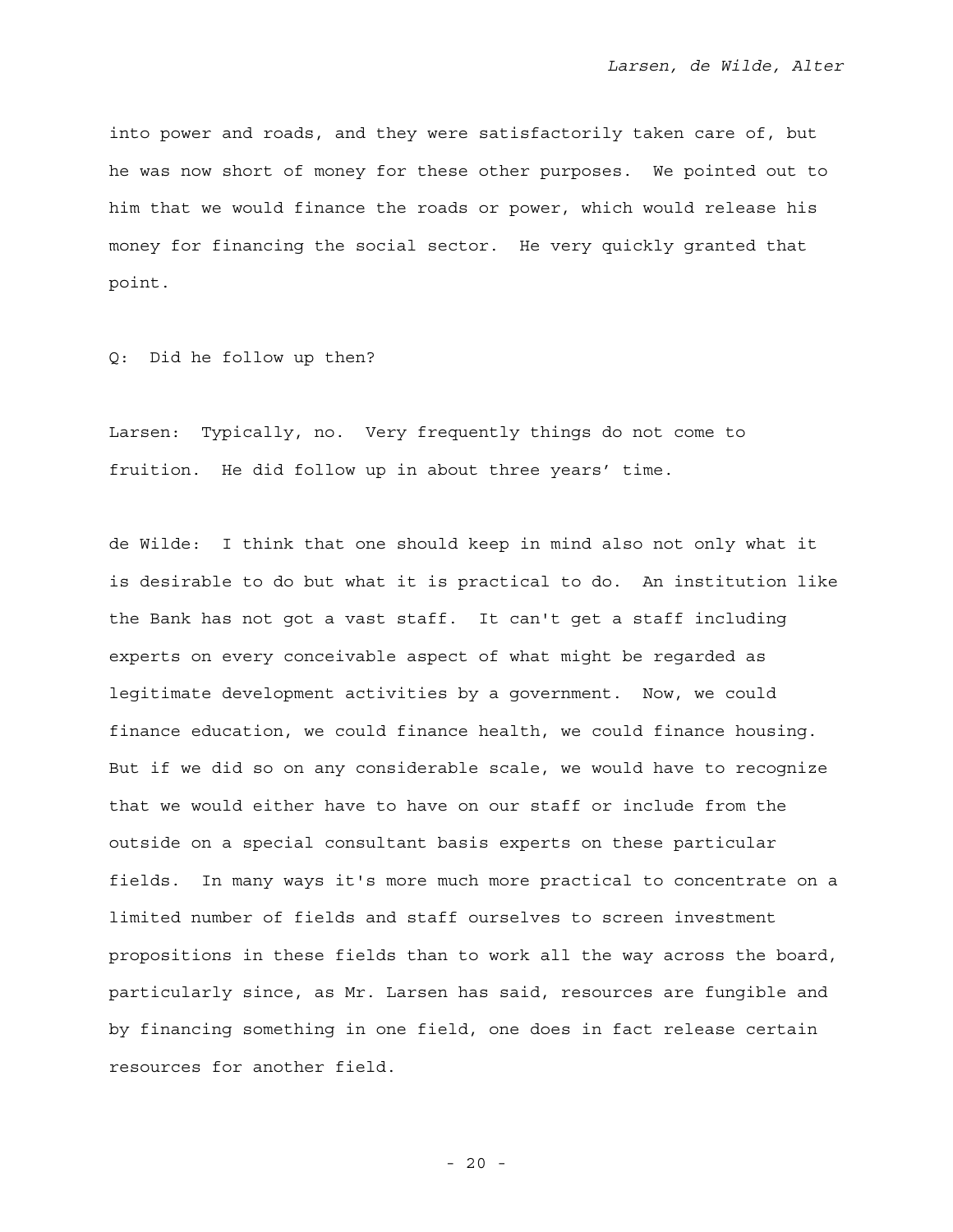But there are several other difficulties that have stood in the way of our financing social sector investments. One is undoubtedly the difficulty one has in making judgments as to standards. After all, when you set up a factory, there is really not a great deal of choice in the kind of equipment that one puts into that factory. A factory that produces nuts and bolts, or whatever it is supposed to produce, has to have a certain amount of machinery. There may be some very limited choice as to the kinds of capital equipment that you put into the factory, but it is a manageable choice. Whereas, for example, if one starts financing housing, obviously one gets involved in the question of what is the appropriate standard of housing for a country at this particular stage of development with these and these income levels; what, if any, subsidies should be extended by the government to housing. Similarly, with questions of education: What should be the standards of education? What should be the standards of school buildings and equipment? And the same with health. What should be the standards of hospitals? What the nature of equipment? And these all create areas of choice which are far bigger and which raise very important political issues and political difficulties. The financing institution may feel that the standard should be lower than the government has in mind. Obviously, there would be a great outcry if the Bank should insist on lower standards than the government has in mind. These are politically very hot issues that by and large can be avoided, particularly when there are so many other things that can be financed just to get away from them. Nonetheless, of course, we have now declared in principle that at least through IDA we might be prepared to look at some investments in these fields. Whether in fact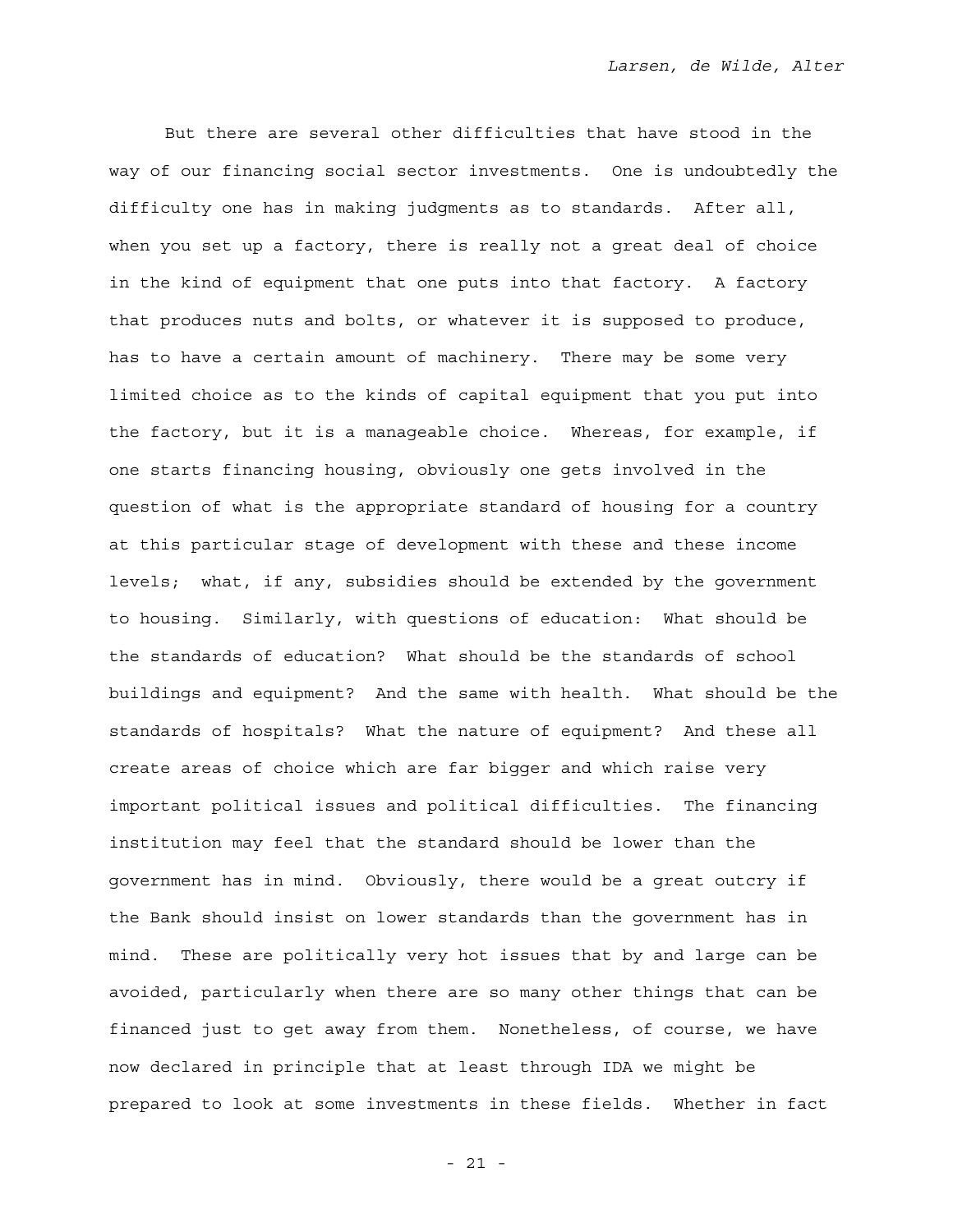you'll be able to do this effectively and without getting ourselves into undue difficulties still remains to be seen. I think we're making an attempt now to see whether this works out. Many of us have our fingers crossed as to what we can do in this field.

Larsen: We're going to try and find out quite quickly in the educational field. This is for the international development Association, not the Bank. We now have under consideration one proposal for Tunisia and one for Pakistan for technical education, and we're in the process of scratching our heads and wondering how we'll handle that.

Alter: I wonder if we shouldn't turn to this whole problem of credit worthiness analysis, which we really haven't touched upon.

Q: This is the other major topic. I wonder if you couldn't just make a topic on this proposition: I've heard it said in the Bank that it hasn't been limited in its lending by its own resources, but only by the available projects which were suitable for Bank financing. In other words, it's a lack of projects rather than a lack of funds which has limited the Bank's ability to lend. Is there a comment that any of you would make on this?

de Wilde: I think this is certainly true to some extent. I think many countries are lacking in the organizational, technical and administrative capacity to produce the kind of projects that meet the standards that the Bank has set up. One of the great problems, I

- 22 -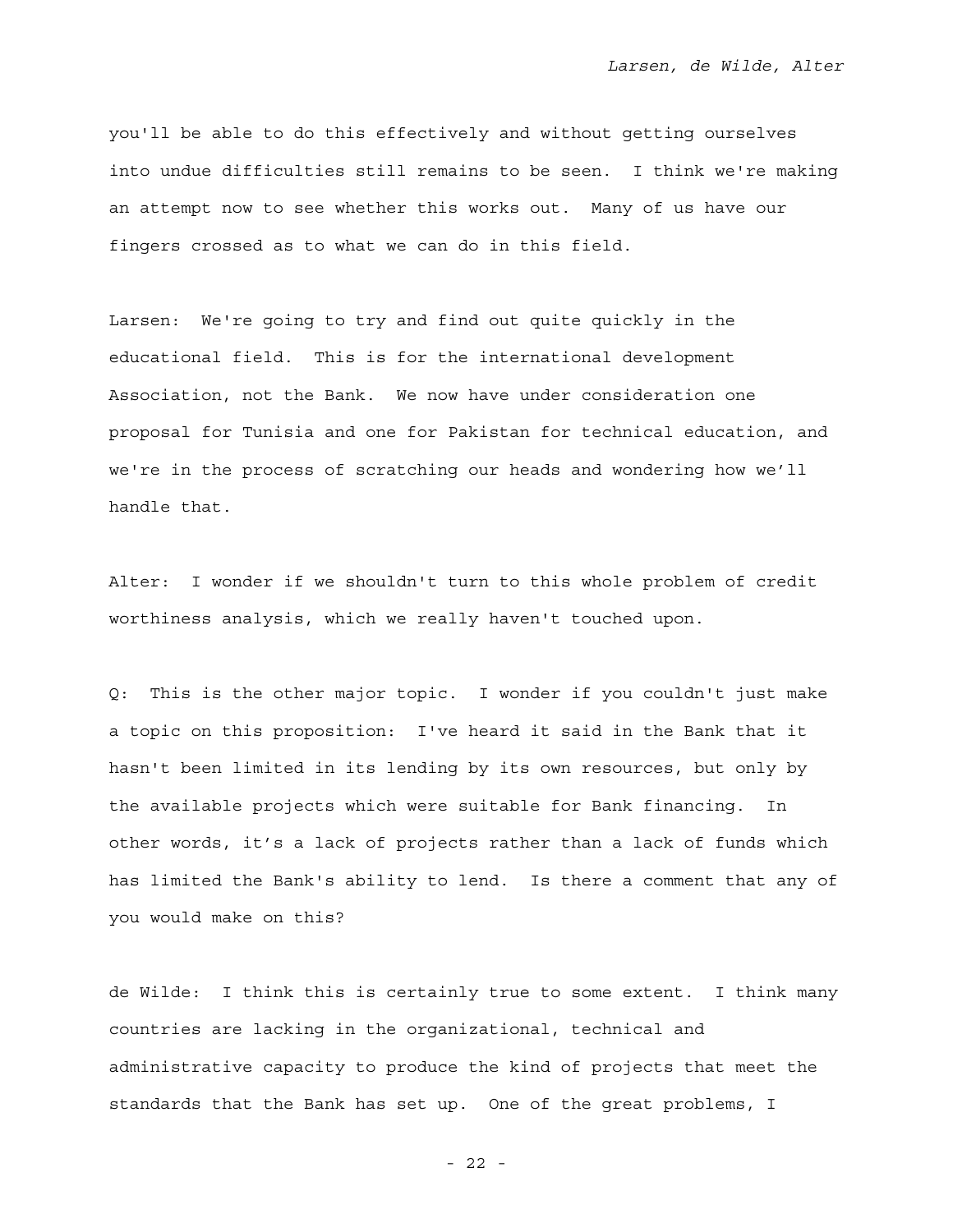think, that many of these underdeveloped countries have today is to get the right kind of assistance in enabling them to identify and to develop and to appraise projects in such a way that they can be sent to institutions like the Bank or the DLF or other governments that are engaged in the foreign aid business.

Q: I take it that the Bank staff itself is undertaking more and more of this particular stuff. In other words, instead of waiting for projects to come in from the prospective borrowers, the Bank staff more and more attempts to seek out projects.

de Wilde: We do try to seek them out, sometimes quite actively. And, of course, incidental to the examination of projects, very often the project undergoes very considerable change as a result of this examination. In other words, technical assistance is given in the formulation of the project in the process of its examination from beginning to end.

Larsen: But the Bank's lending has been limited. Well, in some countries the lack of projects has been a limitation on their planning. But there is another limitation also in other countries: namely, the inability of the Bank to lend for credit worthiness reasons. A country may have borrowed heavily and unwisely from other sources, which we feel prevents us from coming in. Yet that uncredit worthy country may have excellent projects.

- 23 -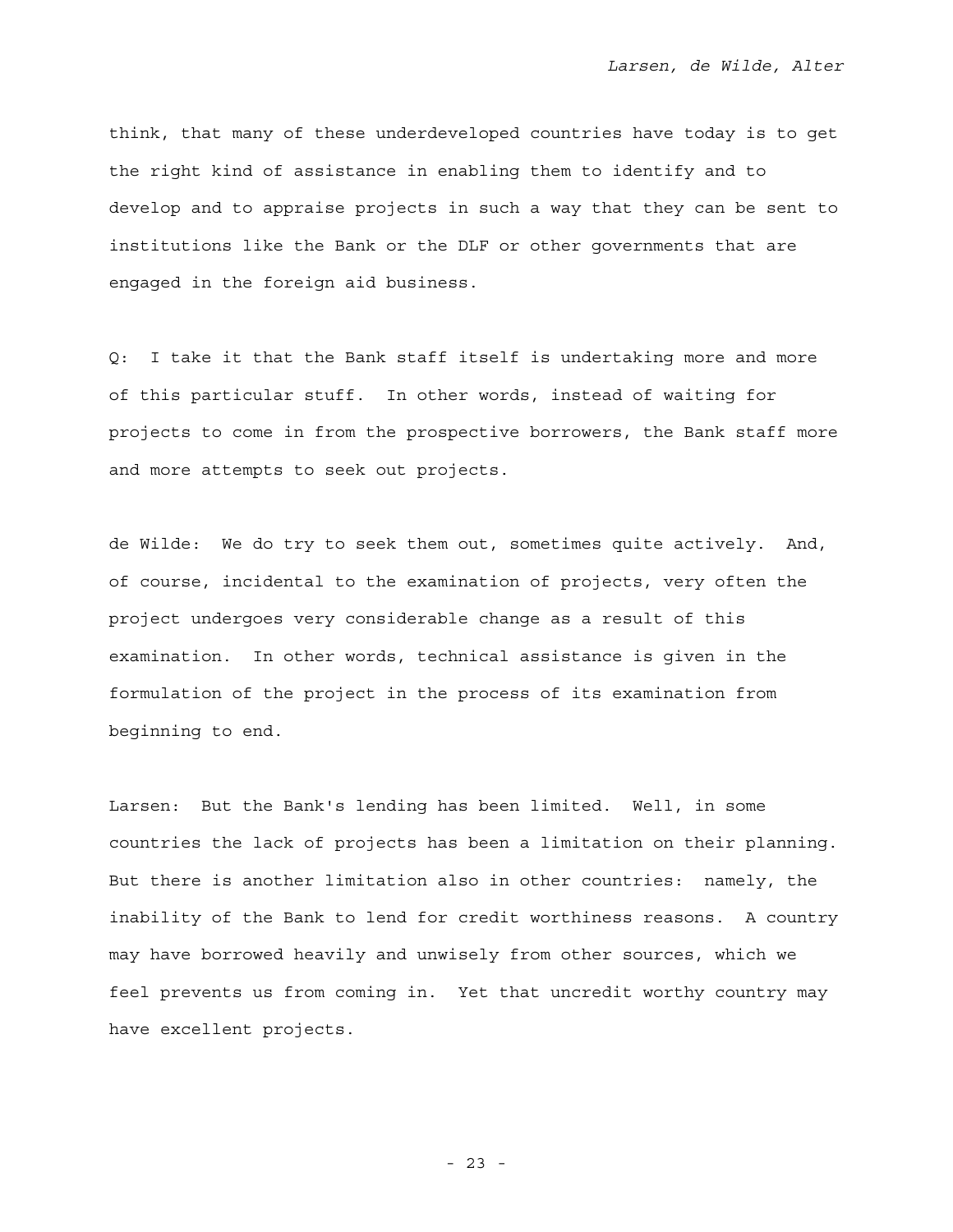Q: Well, let's discuss the question of credit worthiness then. Perhaps you could say what you were about to say about this issue.

Alter: It seems to me that the Bank's own evaluation of credit worthiness over time has changed. I don't know whether these gentlemen would agree with me on this. But if I recall how we approached this problem 10 years ago when I first came into the Bank with the way we approach it today, I have the feeling that we are giving more attention now to an evaluation of the country's economic growth prospects as a factor determining credit worthiness to a much greater extent than we did before. There's always been a feeling among some of us in the Bank that the capacity of a country to repay a debt, particularly when it becomes a fairly substantial borrower, is greatly dependent upon the general economic health of the country; and that as the country's external indebtedness rises, its, so to speak, further capacity to borrow is to an increasing extent a function of its general economic growth prospects.

 This means that the credit worthiness analysis of the Bank merges very closely into the general economic analysis, in which we try to appraise the country's economic growth prospects, its capacity to manage its affairs well, to adjust to changing external conditions, its capacity to identify the bottlenecks to its own economic development and to do something about solving them.

 The problem of credit worthy analysis in the Bank has, I think, been in a sense complicated by the fact that the Bank as a public institution is not only trying to appraise the capacity of the country to service debt, but it is also trying to influence the country to

- 24 -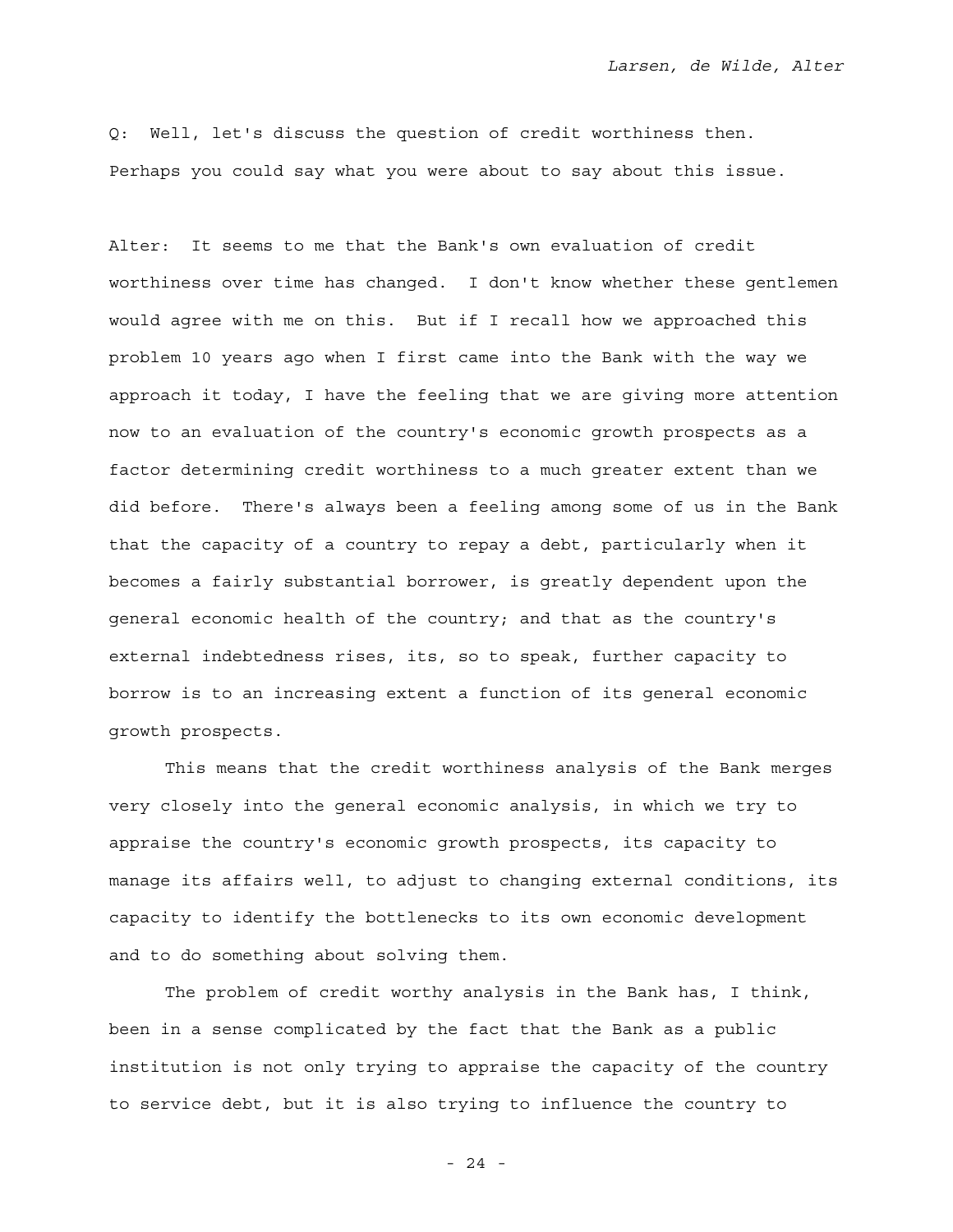adopt the right kind of policies so as to permit it to borrow more and to develop in a more reasonable and more satisfactory way. Frequently from a tactical point of view, the Bank in its desire to induce a country to adopt proper policy may withhold lending on the grounds that the country's credit worthiness is being damaged or impaired by certain policies even when I think in fact the Bank is fairly confident that over a somewhat longer term the country will adopt the proper policies and will open the way for further lending. But the Bank may hesitate, may slow down its lending, may stop lending for a time, in order to make sure that the country is adopting the right kind of policies or correcting certain defects that have appeared in its economic operations.

Q: A question that I think you have touched upon, but perhaps I might ask anyhow: Are the standards of credit worthiness that the Bank has adopted designed primarily to protect the Bank against financial loss in the case of loan defaults, let's say, or do set standards of absorbed to capacity for the borrower country which will help guide it in its own development process? In other words, does the Bank look at this primarily from its own standpoint or from the standpoint of the borrower?

de Wilde: Well I think it's very difficult to distinguish between the two. I think the Bank was primarily motivated, particularly initially, by a desire to protect and reinforce its own credit standing. The idea of the Bank has always been that while the loans made by our institutions were in essence backed by the guarantees of the various

- 25 -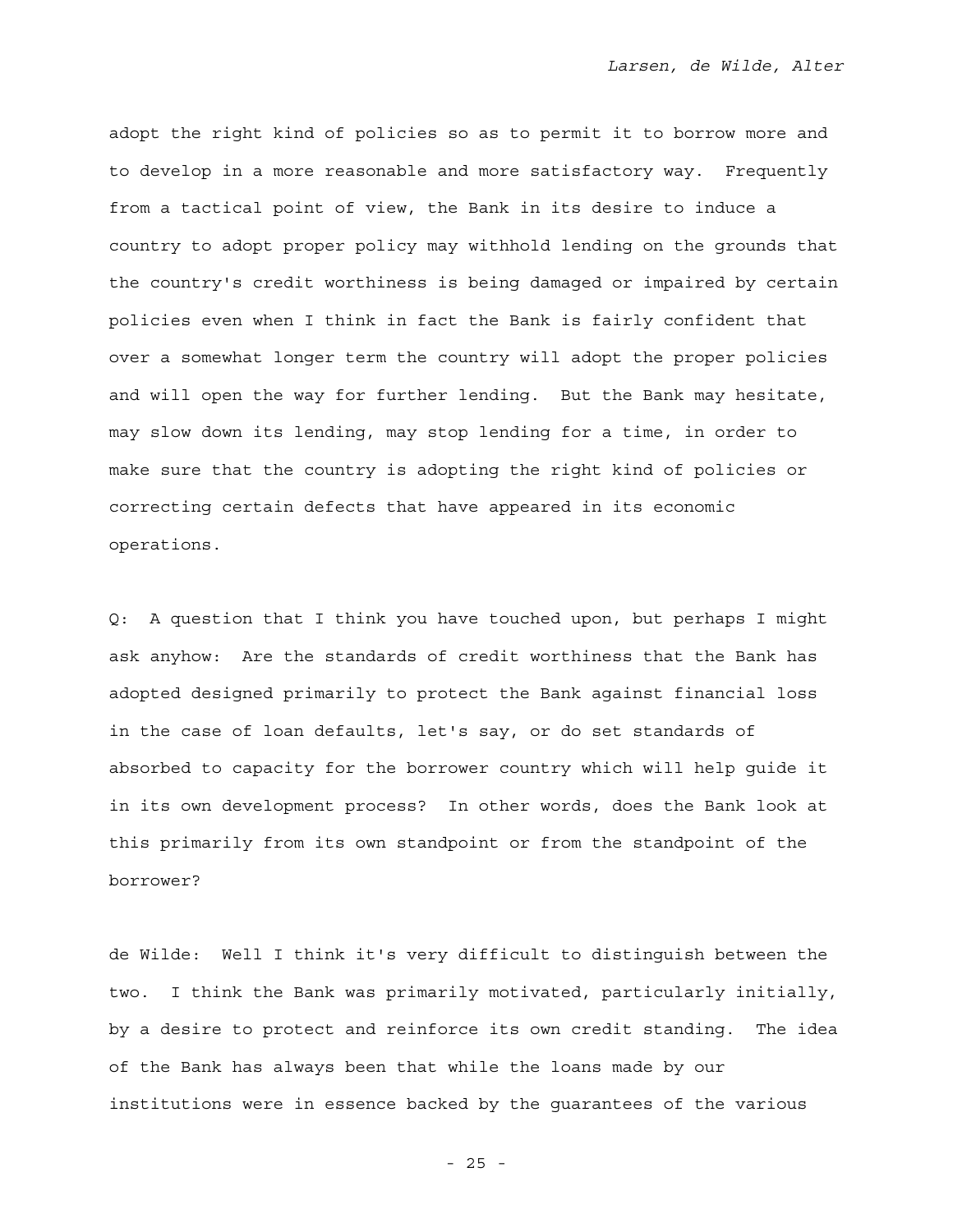member countries in terms of that portion of their capital subscription which was subject to call that had not in fact been called up, nevertheless a banking institution of this sort should never really have to invoke this guarantee. It should operate on the basis of its own credit standing. In other words it wanted to make sound loans; it wanted to make loans under conditions which insured the repayment of these loans; so that it would never really have to call upon the member governments to cover any losses. We wanted to build up out of our income a certain amount of reserves. These reserves, of course, might be used to cover losses under certain loans, but we didn't want to have to call upon governments to produce any portion of their un-called capital to cover these losses. At the same time, I think we've also been conscious of the fact that in the interests of these developing countries themselves it was important not to burden them with too large a debt. They would get into very serious difficulties if they had an excessive debt that would involve too much of a sacrifice on their part to honor this debt service. Under such circumstances they would then have to default on their debt to the prejudice of their ability to get further external resources for their development in the future.

 You spoke of the question of the absorptive capacity, that is the capacity of the country to make effective use of capital, whether domestic capital or external capital. Now, there are certain countries that you might regard as credit worthy on the basis of development potential or growth potential but which can only use at a given time a certain proportion of capital unless one wants to take the risk of a good deal of waste and inefficiency in the use of its capital.

- 26 -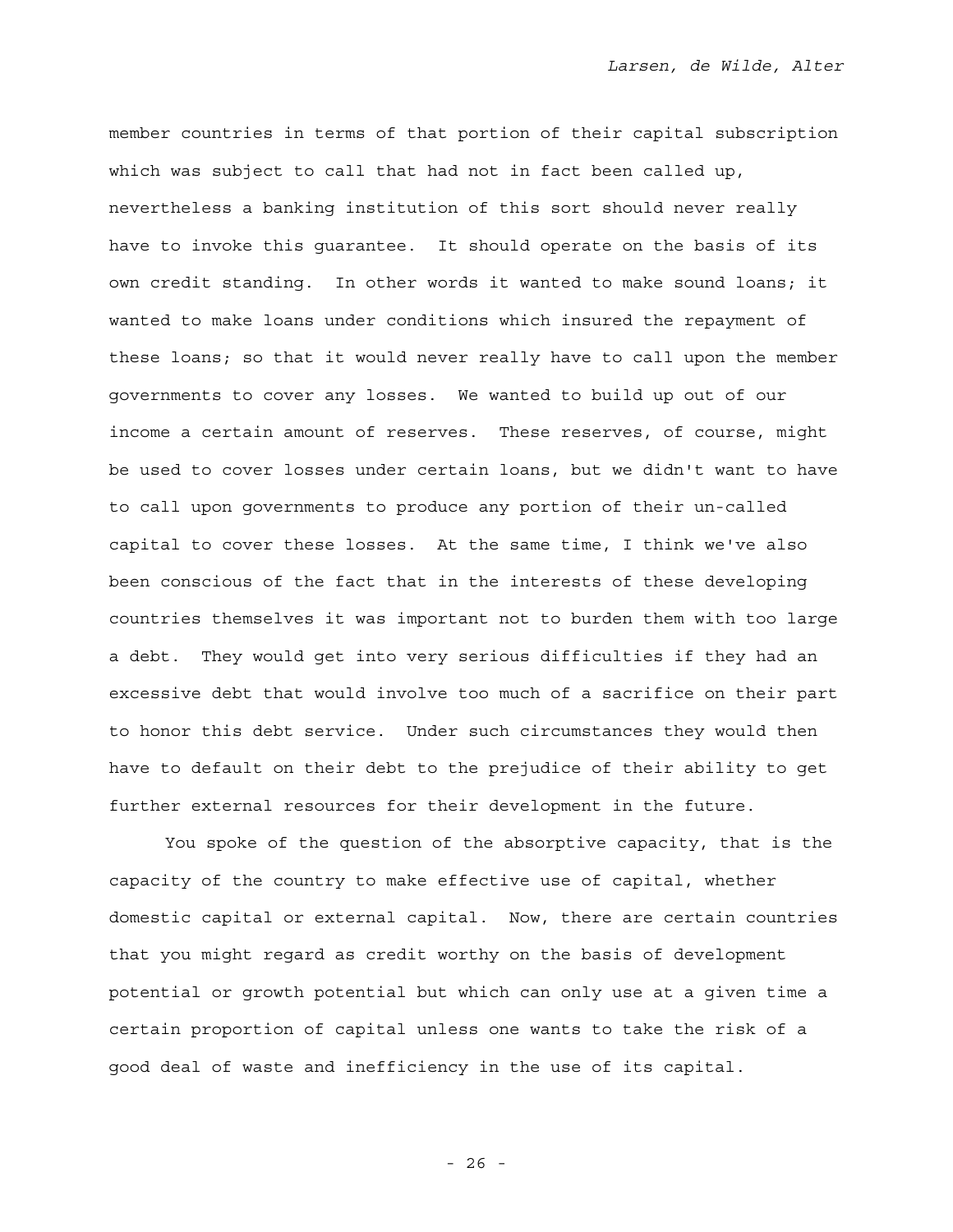Q: I'm wondering if these questions aren't related. Let me pose the question this way. If it were thought that a country could usefully, in a sound way from the standpoint of the borrowing country, use additional funds, might the Bank still be reluctant to make loans on some other grounds, alleging that the country was not credit worthy?

Larsen: It's very closely related. If a country has low absorptive capacity, either for its own capital or for external capital, it has very little growth potential. The two are related in that way. But there are other grounds on which the Bank might not lend. They are almost universally rare. The one I had in mind that we battled with in the early days was the widespread default on government bonds resulting from depression and the war, which awaited negotiations. We were severely criticized in our early years for refusing to lend to any country with a defaulted external debt which it was not negotiating with the creditors. But we were adamant on that, and I think were instrumental in obtaining almost universal settlements.

Alter: Of course, you can always argue that the country appraises certain risks somewhat differently than we do. I will illustrate for you right now. One of the big risks which we face in many of the Latin American countries was a possible collapse of the coffee market. There is a large surplus production of coffee right now, and it looks as though for the next four or five years there's very little chance that prices can be maintained at present levels unless there's a very successfully operated coffee agreement, or unless two of the major

- 27 -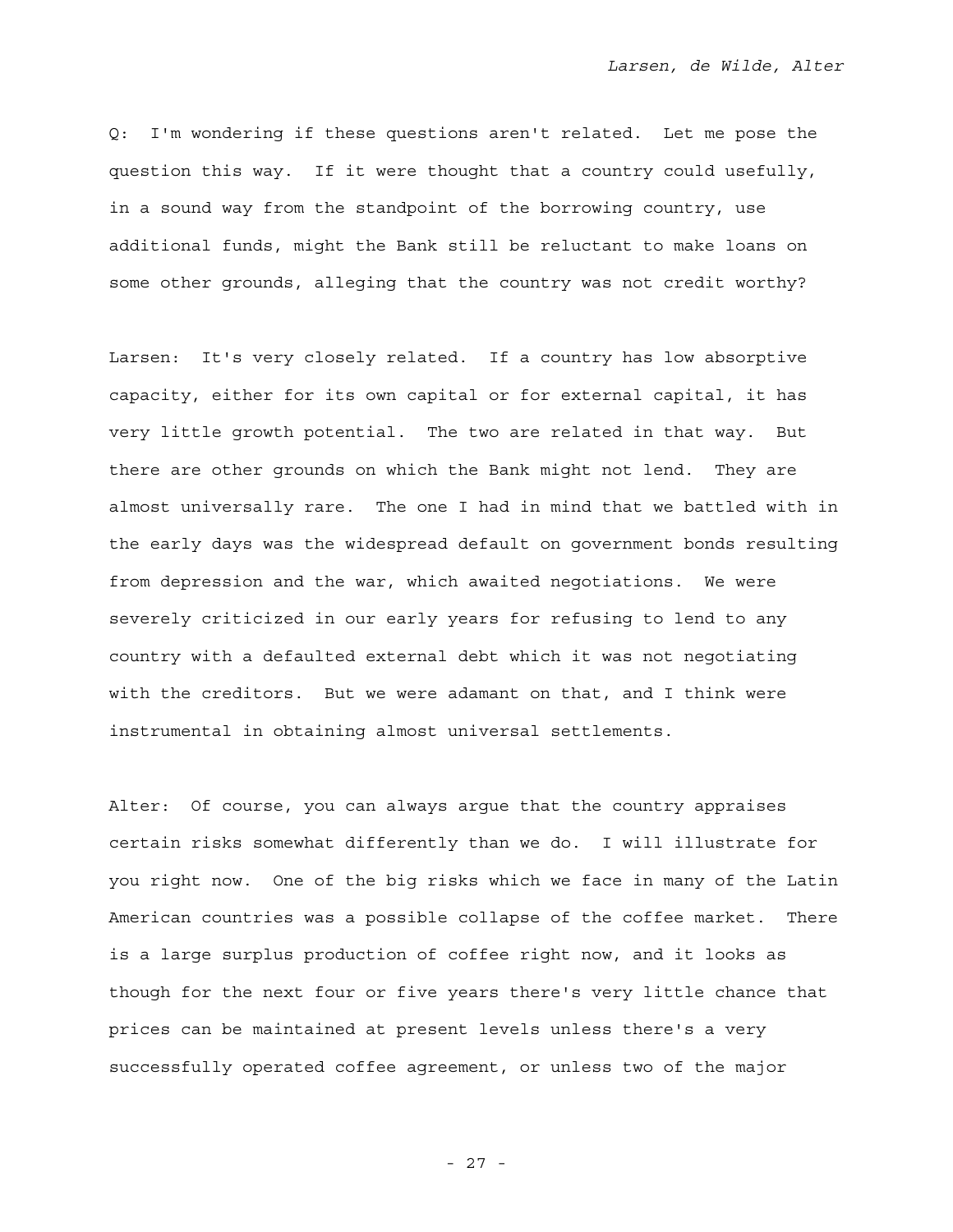countries, Brazil and Colombia, on themselves undertake major responsibility to keep supplies off the market.

 Now, one could understand the Colombians deciding that we must expose ourselves to the danger of over indebting, of assuming too much debt, because what is the alternative that we as a country face? In order to diversify our economy and in order to be in a better position to face such a catastrophe if it should occur? On the other hand, one can understand an outside institution looking at this situation deciding that we as a creditor institution do not have the same kind of an attitude toward this risk that the country has, and we would much prefer that a very substantial part of the capital which that country secures be obtained on terms which would not impose an immediate obligation to repay. Now, in actual fact, I think this is the way in which that particular dilemma is being resolved. The Bank has been instrumental, I think, in getting the governments to recognize that more assistance must be made available to countries which have this problem on terms which will not impose immediate repayment obligations in foreign exchange. The Bank has probably been more insistent upon this than some of the debtor countries themselves, who would have perhaps been willing to a greater extent than the Bank wanted for loans to be made available on conventional terms.

de Wilde: Yes, I think the Bank has performed and is performing an extremely useful service in calling to the attention of many of the governments, both in the developed countries and the less developed countries, to this problem of credit worthiness, particularly as it relates to the total amount of external capital that these countries

- 28 -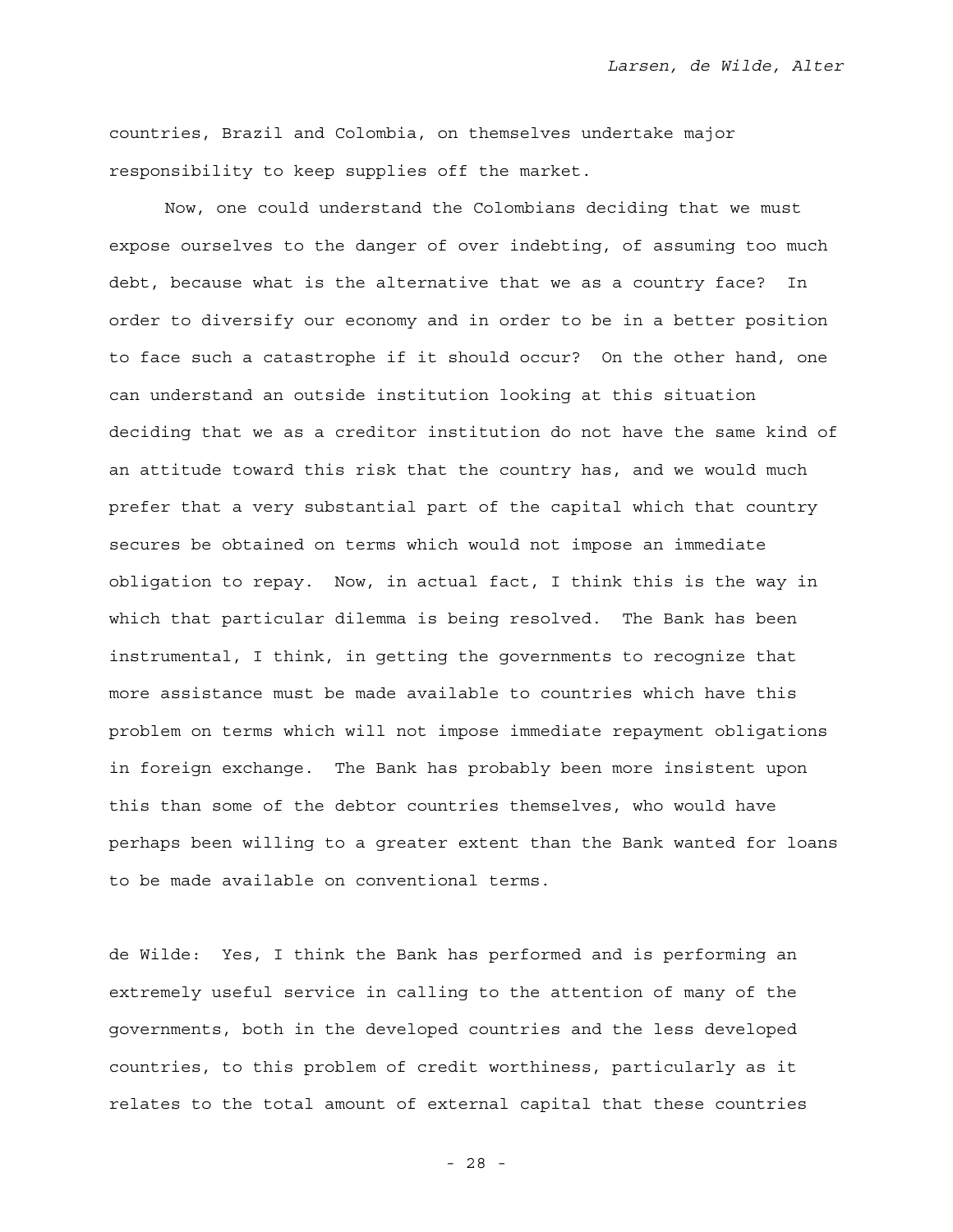will continue to need for development at an adequate rate. Now, we have hammered home again and again the proposition that these countries do need to develop at an adequate rate. For many countries this is a sine qua non. But they cannot be expected to borrow on conventional terms by and large all of the external resources that they need over time. If they did so, they would be saddled with an impossible debt burden, and the inevitable result would be a very large scale default. This is, of course, a generalization. There are still countries which have very substantial margins for the contracting of conventional debt. But there are many other countries which already have a very substantial debt service burden even in the in the light of their expected growth potential, and particularly bearing in mind the continued large volume of external resources which they have to have access to if they are to develop at an inadequate rate--countries like India and Pakistan. Through the consortia technique we have hammered home continually not only the fact that these countries need external resources in very substantial magnitudes, but that in large part the external resources will have to be made available on very lenient terms.

Q: Might a situation developed where the Bank staff decided that a country had a very heavy external debt and could not therefore stand external debt increase unless this resulted directly in the stimulating of exports? Does a question of this sort arise? Did this influence the Bank in the sort of projects it might finance?

- 29 -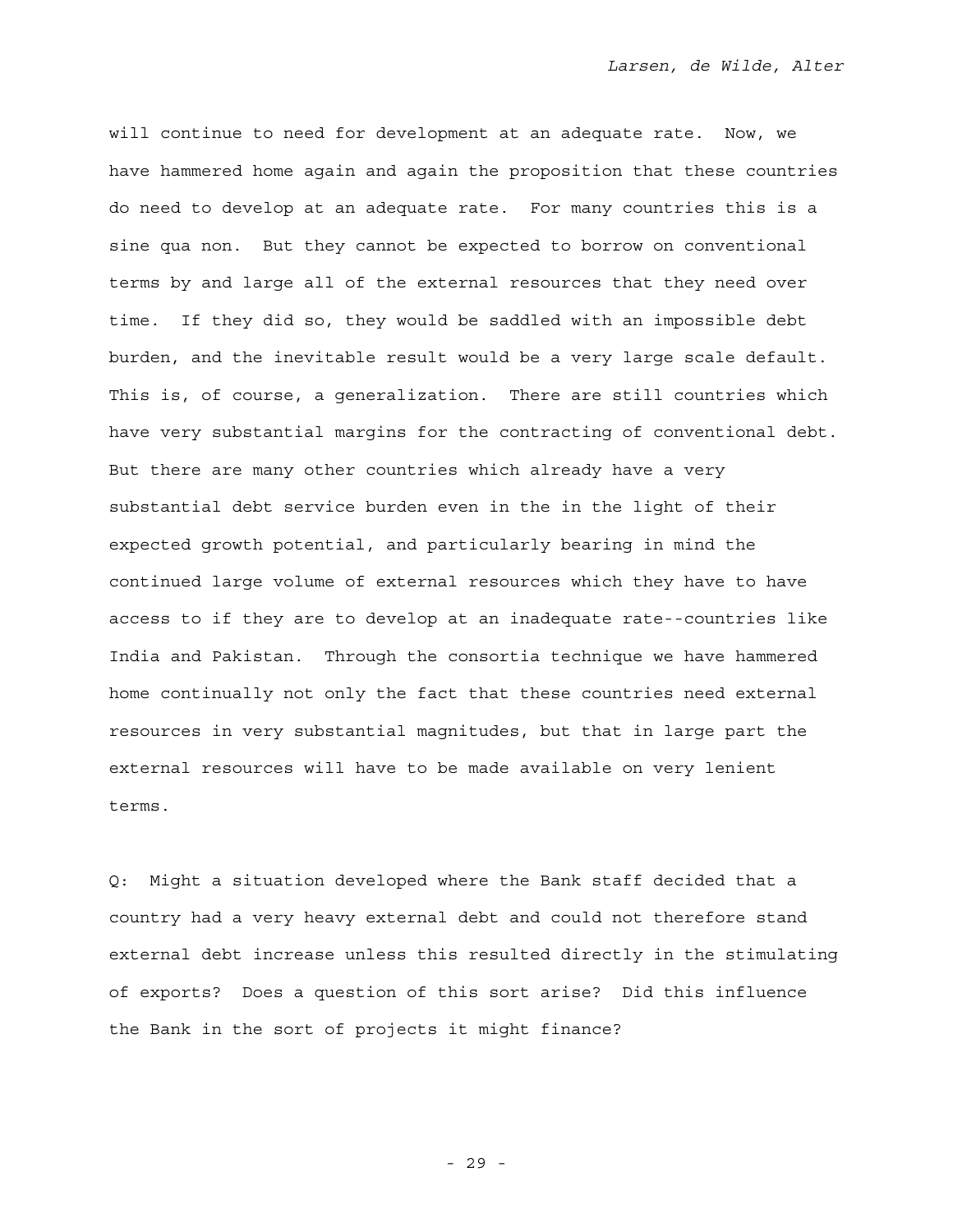Alter: I think that the Bank economists generally are very conscious of the important role that exports play in the economy, not only from the point of view of servicing debt, but also from the point of view of being one of the underpinnings of the economic growth in general in the country. There are very few countries that are members of the Bank where you had any reasonable expectation that in the next 15 or 20 years their economic growth is not going to be very heavily dependent upon their capacity to import capital goods and other products which they are for the moment at least in a poor condition to produce for themselves and they must engage in international trade. So I think most of us feel that one of the very important indicators in judging credit worthiness in most of the countries or in judging the economic growth potential of a particular country is its capacity over the next five to ten years to enjoy an increasing volume of exports at a fairly fast rate. This does not mean that we think that in order to have a five percent growth in income, you have to have five or ten percent growth in exports. The relationship is not that close. But there is an important relationship. In some countries, the more diversified larger countries, in countries which have developed an entrepreneurial group and a capacity to produce in the manufacturing field particularly, it may well be that you can have a rate of growth of income which is substantially in excess of the rate of growth of exports. In other countries which are smaller, which haven't reached a stage of growth that is as advanced, it's probable that the rate of growth of income is unlikely to exceed the rate of growth of exports. These are questions that you have to examine in the individual case,

- 30 -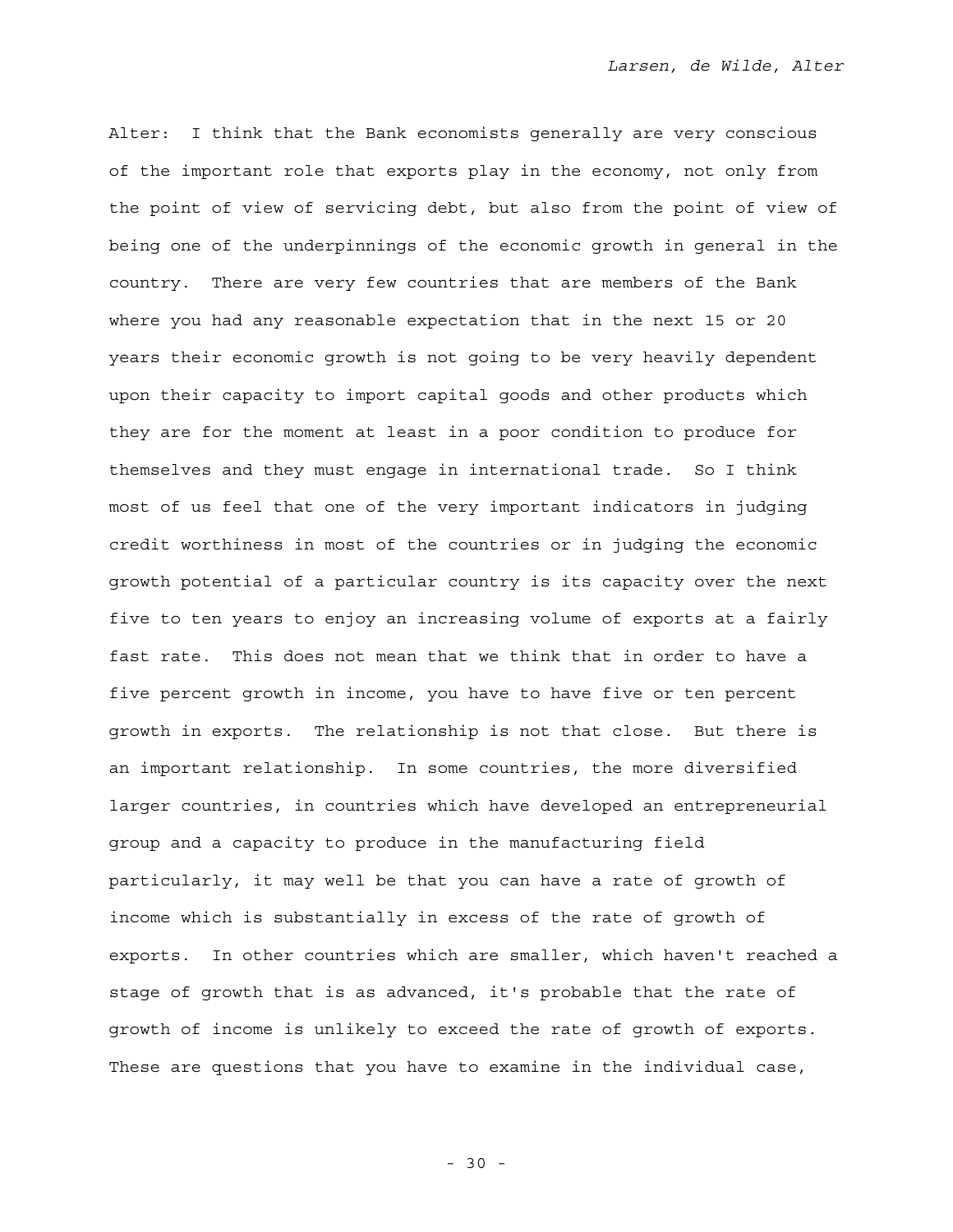and our judgment of the economic growth of a country I think is heavily influenced by this type of analysis.

 Now, when it comes to the particular kinds of projects which this analysis leads us to, what kinds of projects we want to lend our financial support to, I think the relationship is more indirect. In many countries we seek a project, we look for projects, to which we can give our support, which would have a substantial effect upon exports. But I think that because of what I said before about the difficulties the Bank has in lending in the direct commodity producing fields, we have not really been doing that to any great extent. And I personally feel that this has been one of the limitations which the Bank has encountered in its own work. It has found it extremely difficult to develop a way in which it can give direct financial support to productive operations which will have a clear and identifiable impact on exports.

de Wilde: One of the great difficulties has been the fact that we cannot do very much with respect to what you might call the traditional exports of these countries, the exports of primary products, products of the extracting industry, agriculture or mining. These will go ahead generally as rapidly as they can without any particular assistance from the Bank. Now, obviously one of the problems that many of these countries face is that the market for these primary products is not growing as fast as the world economy or the economies in the advanced countries are growing or certainly as manufacturing production is growing--for various reasons, technological and other. So that there is a great problem now that many of these countries are facing, which

- 31 -